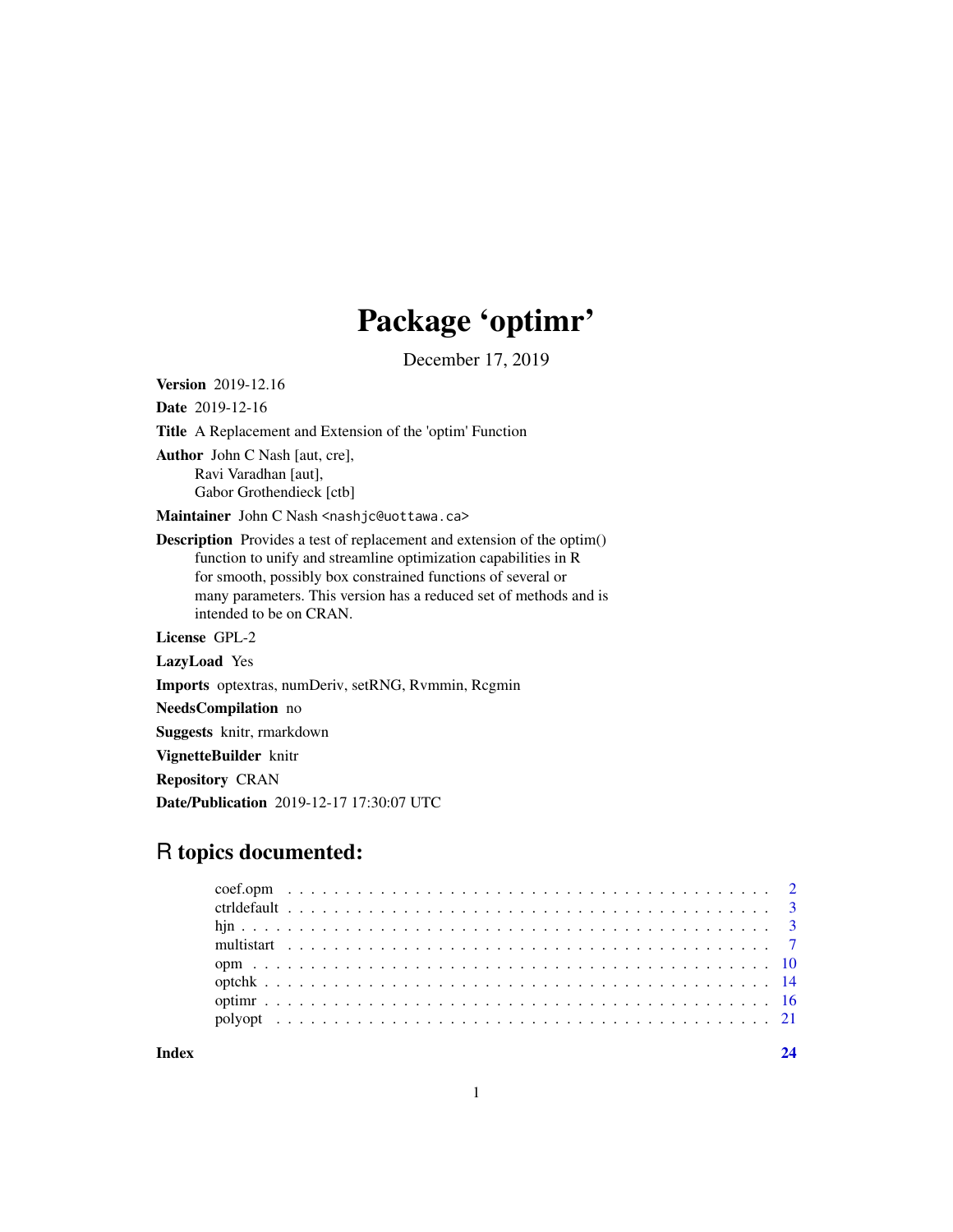<span id="page-1-0"></span>

#### Description

Summarize an "opm" object.

# Usage

```
## S3 method for class 'opm'
coef(object, ...)
  ## S3 replacement method for class 'opm'
coef(x) <- value
```
### Arguments

| object    | Object returned by opm.                                             |
|-----------|---------------------------------------------------------------------|
| $\ddotsc$ | Further arguments to be passed to the function. Currently not used. |
|           | An opm object.                                                      |
| value     | Set parameters equal to this value.                                 |

#### Value

coef.opm returns the best parameters found by each method that returned such parameters. The returned coefficients are in the form of a matrix with the rows named by the relevant methods and the columns named according to parameter names provided by the user in the vector of starting values, or else by "p1", "p2", ..., if names are not provided.

```
ans \leq opm(fn = function(x) sum(x*x), par = 1:2, method="ALL", control=list(trace=1))
coef(ans)
```

```
## Not run:
proj <- function(x) x/sum(x)
f \leftarrow function(x) -prod(proj(x))ans \leq opm(1:2, f)ans
coef(ans) <- apply(coef(ans), 1, proj)
ans
## End(Not run)
```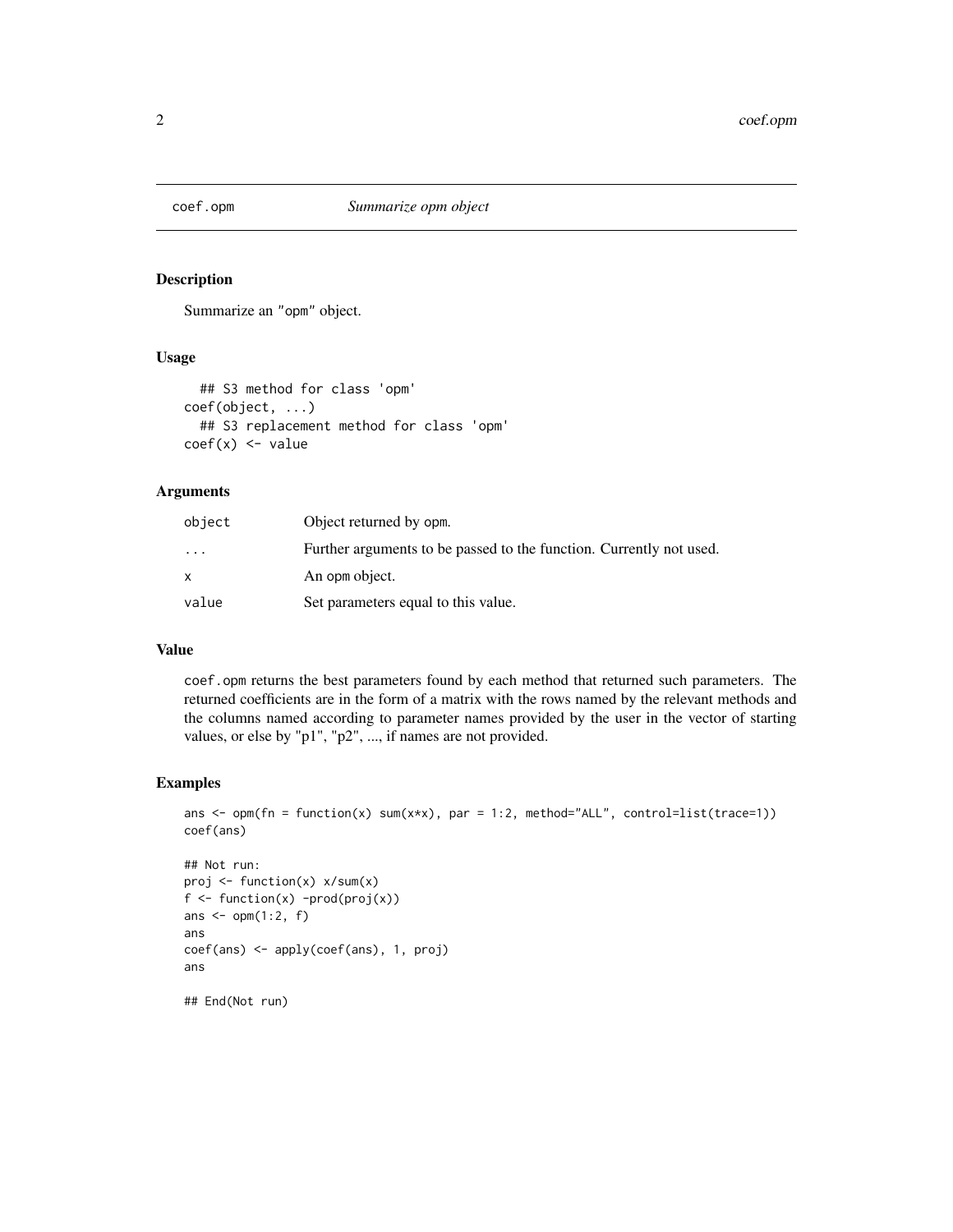<span id="page-2-0"></span>ctrldefault *set control defaults*

#### Description

Set control defaults.

#### Usage

ctrldefault(npar)

#### Arguments

npar Number of parameters to optimize.

#### Value

ctrldefault returns the default control settings for optimization tools.

| hjn | Compact R Implementation of Hooke and Jeeves Pattern Search Opti- |
|-----|-------------------------------------------------------------------|
|     | mization                                                          |

# Description

The purpose of hjn is to minimize an unconstrained or bounds (box) and mask constrained function of several parameters by a Hooke and Jeeves pattern search. This code is entirely in R to allow users to explore and understand the method. It also allows bounds (or box) constraints and masks (equality constraints) to be imposed on parameters.

### Usage

```
hjn(par, fn, lower=-Inf, upper=Inf, bdmsk=NULL, control = list(trace=0), ...)
```
# Arguments

| par     | A numeric vector of starting estimates.                                                                                                                                         |
|---------|---------------------------------------------------------------------------------------------------------------------------------------------------------------------------------|
| fn      | A function that returns the value of the objective at the supplied set of parameters<br>par using auxiliary data in  The first argument of fn must be par.                      |
| lower   | A vector of lower bounds on the parameters.                                                                                                                                     |
| upper   | A vector of upper bounds on the parameters.                                                                                                                                     |
| bdmsk   | An indicator vector, having 1 for each parameter that is "free" or unconstrained,<br>and 0 for any parameter that is fixed or MASKED for the duration of the opti-<br>mization. |
| control | An optional list of control settings.                                                                                                                                           |
|         | Further arguments to be passed to fn.                                                                                                                                           |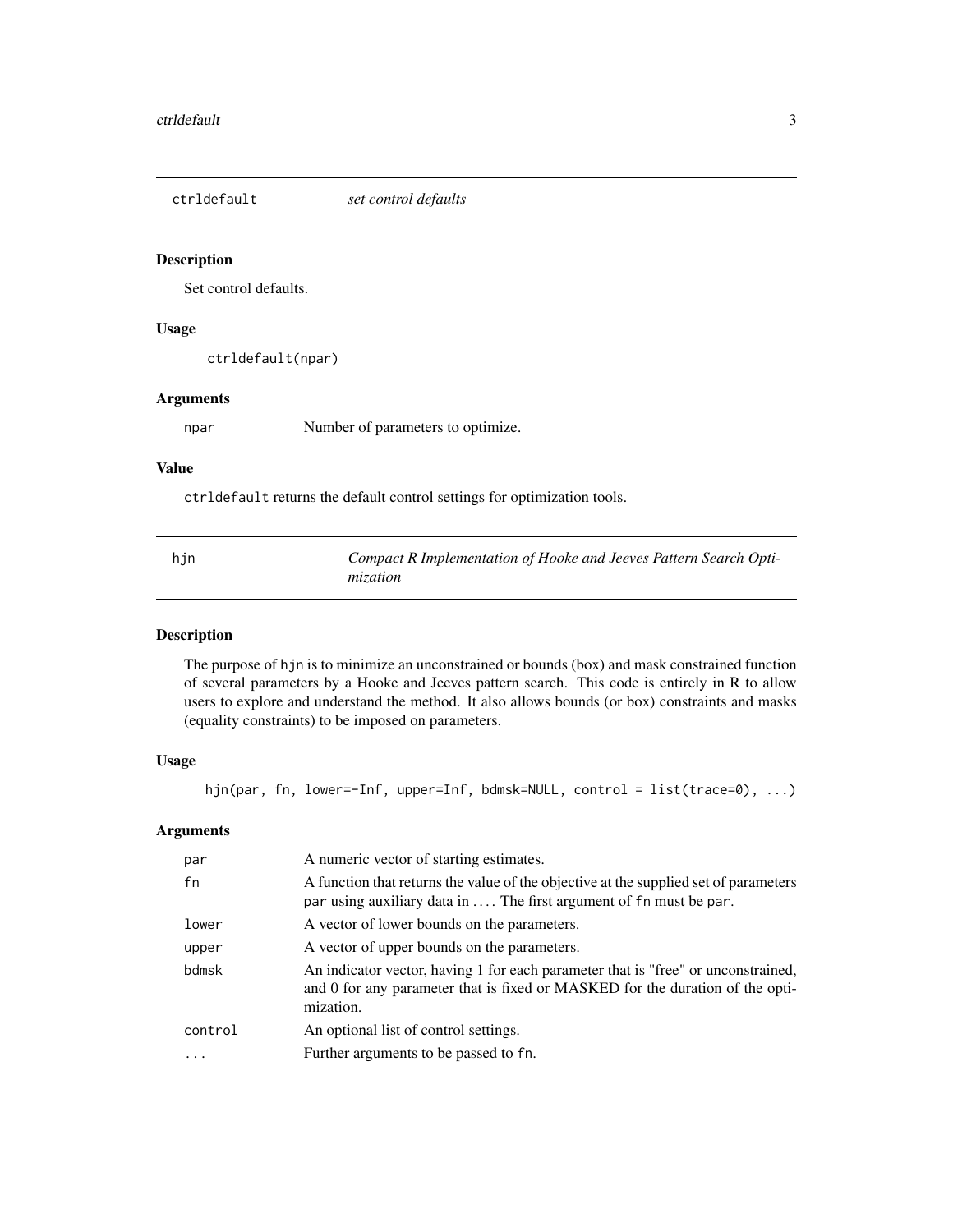# <span id="page-3-0"></span>Details

Functions fn must return a numeric value.

The control argument is a list.

maxfeval A limit on the number of function evaluations used in the search.

- trace Set 0 (default) for no output, >0 for trace output (larger values imply more output).
- eps Tolerance used to calculate numerical gradients. Default is 1.0E-7. See source code for hjn for details of application.

dowarn = TRUE if we want warnings generated by optimx. Default is TRUE.

tol Tolerance used in testing the size of the pattern search step.

#### Value

A list with components:

| par         | The best set of parameters found.                                                                                                                                                                                                                         |
|-------------|-----------------------------------------------------------------------------------------------------------------------------------------------------------------------------------------------------------------------------------------------------------|
| value       | The value of the objective at the best set of parameters found.                                                                                                                                                                                           |
| counts      | A two-element integer vector giving the number of calls to 'fn' and 'gr' respec-<br>tively. This excludes those calls needed to compute the Hessian, if requested,<br>and any calls to 'fn' to compute a finite-difference approximation to the gradient. |
| convergence | An integer code. '0' indicates successful convergence. '1' indicates that the<br>function evaluation count 'maxfeval' was reached.                                                                                                                        |
| message     | A character string giving any additional information returned by the optimizer,<br>or 'NULL'.                                                                                                                                                             |

#### References

Nash JC (1979). Compact Numerical Methods for Computers: Linear Algebra and Function Minimisation. Adam Hilger, Bristol. Second Edition, 1990, Bristol: Institute of Physics Publications.

#### See Also

[optim](#page-0-0)

```
#####################
## Rosenbrock Banana function
fr \leq function(x) {
   x1 \leftarrow x[1]x2 < - x[2]100 \times (x2 - x1 \times x1)^2 + (1 - x1)^2}
ansrosenbrock0 <- hjn(fn=fr, par=c(1,2), control=list(maxfeval=2000, trace=0))
print(ansrosenbrock0) # use print to allow copy to separate file that
# can be called using source()
#####################
```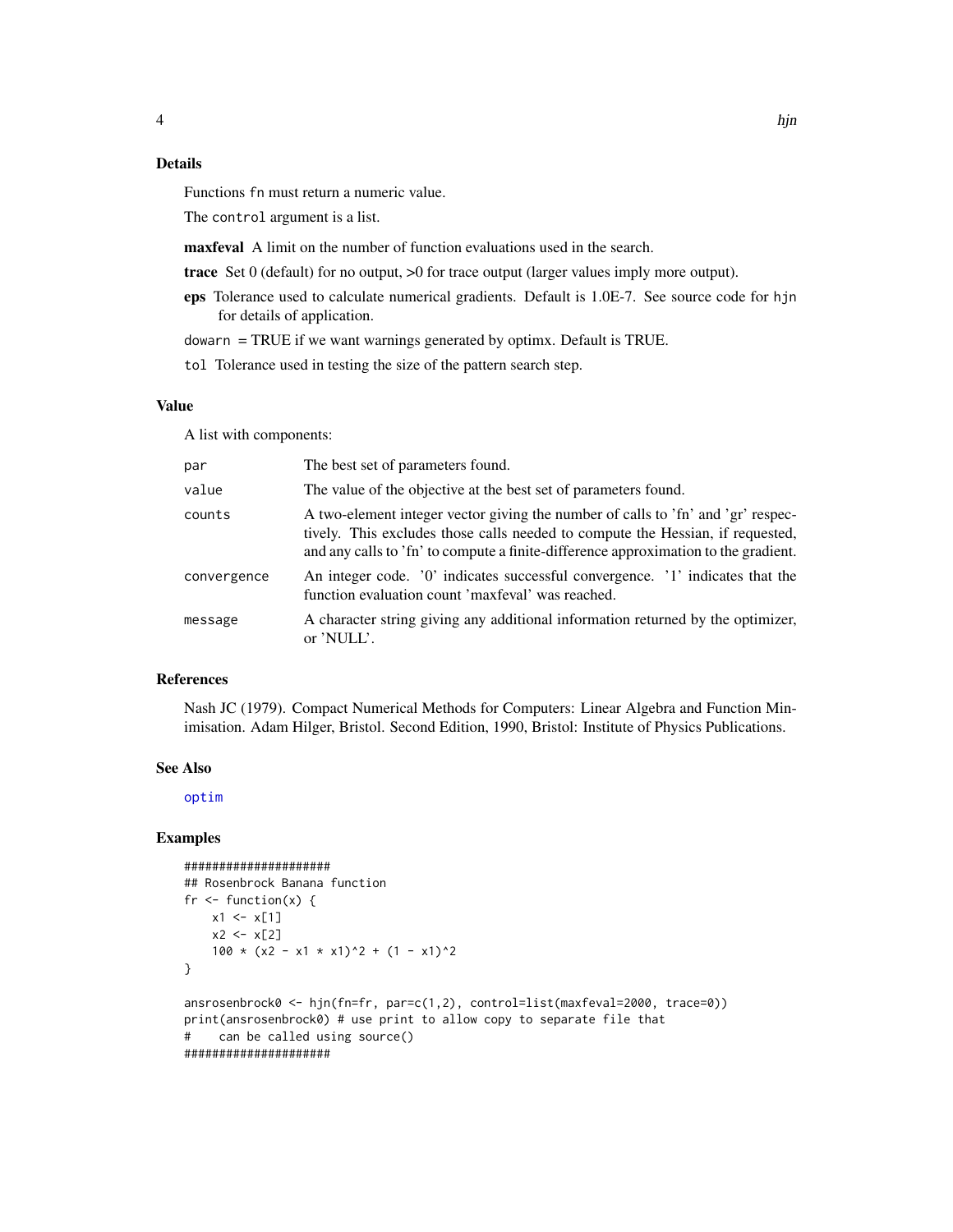```
# Simple bounds and masks test
bt.f<-function(x){
sum(x*x)
}
n < -10xx<-rep(0,n)
lower<-rep(0,n)
upper<-lower # to get arrays set
bdmsk<-rep(1,n)
bdmsk[(trunc(n/2)+1)]<-0
for (i in 1:n) {
   lower[i]<-1.0*(i-1)*(n-1)/n
   upper[i]<-1.0*i*(n+1)/n
}
xx<-0.5*(lower+upper)
ansbt<-hjn(xx, bt.f, lower, upper, bdmsk, control=list(trace=1, maxfeval=2000))
print(ansbt)
#####################
genrose.f<- function(x, gs=NULL){ # objective function
## One generalization of the Rosenbrock banana valley function (n parameters)
n <- length(x)
        if(is.null(gs)) { gs=100.0 }
fval<-1.0 + sum (gs*(x[1:(n-1)]^2 - x[2:n])^2 - (x[2:n] - 1)^2)return(fval)
}
xx<-rep(pi,10)
lower<-NULL
upper<-NULL
bdmsk<-NULL
genrosea<-hjn(xx,genrose.f, control=list(maxfeval=2000), gs=10)
print(genrosea)
cat("timings B vs U\n")
lo<-rep(-100,10)
up <- rep(100,10)
bdmsk<-rep(1,10)
tb<-system.time(ab<-hjn(xx,genrose.f, lower=lo, upper=up,
          bdmsk=bdmsk, control=list(trace=0, maxfeval=2000)))[1]
tu<-system.time(au<-hjn(xx,genrose.f, control=list(maxfeval=2000, trace=0)))[1]
cat("times U=", tu," B=", tb, "\n")
cat("solution hjnu\n")
print(au)
cat("solution hjnb\n")
print(ab)
cat("diff fu-fb=",au$value-ab$value,"\n")
cat("max abs parameter diff = ", max(abs(au$par-ab$par)),"\n")
maxfn<-function(x) {
       n<-length(x)
```
hjn 5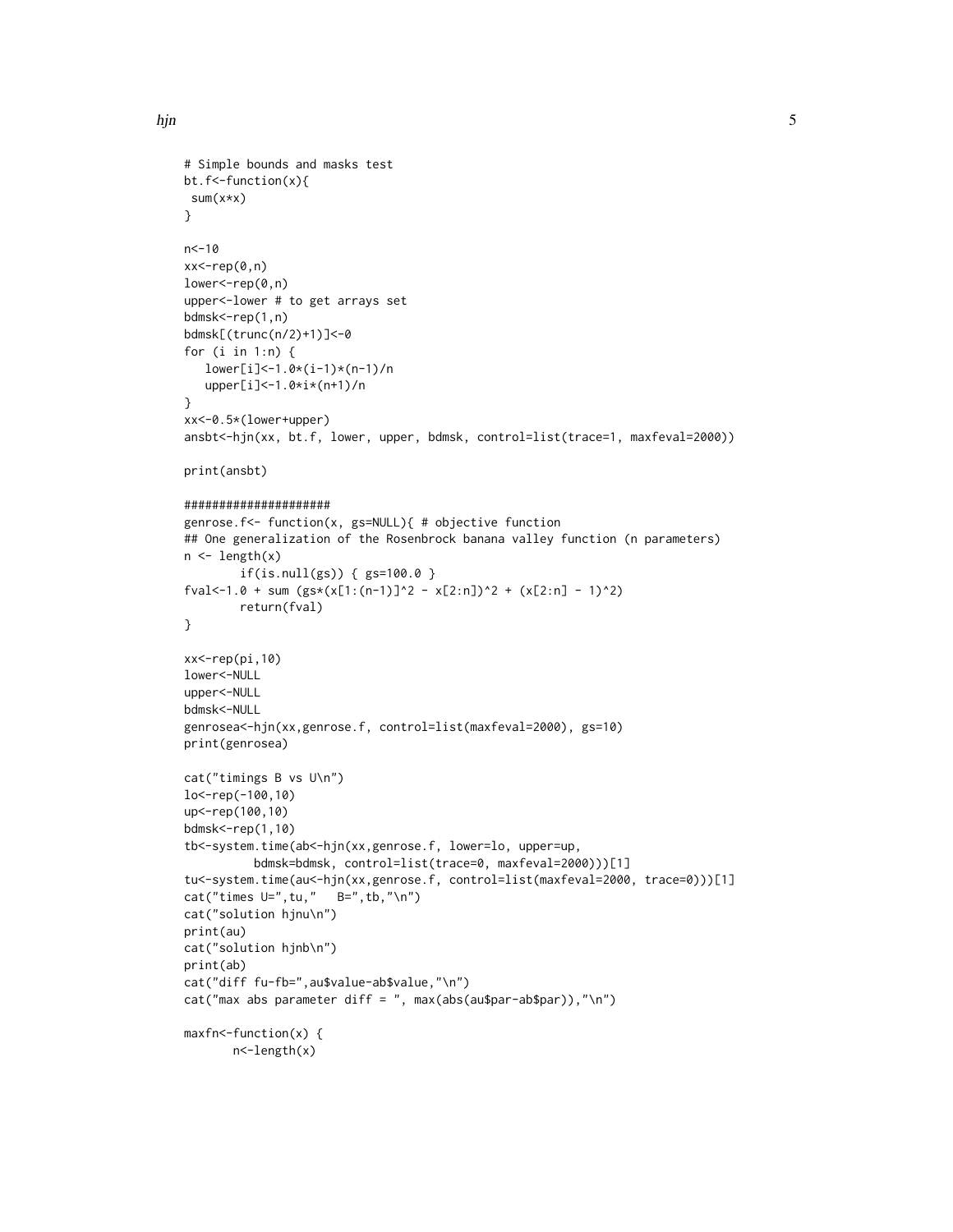```
ss < -seq(1, n)f<-10-(crossprod(x-ss))^2
f<-as.numeric(f)
return(f)
}
negmaxfn<-function(x) {
f < -(1) * maxfn(x)return(f)
}
# cat("test that maximize=TRUE works correctly\n")
# 160706 -- not set up to maximize yet, except through optimr perhaps
#n<-6
#xx<-rep(1,n)
#ansmax<-hjn(xx,maxfn, control=list(maximize=TRUE,trace=1, maxfeval=2000))
#print(ansmax)
#cat("using the negmax function should give same parameters\n")
#ansnegmax<-hjn(xx,negmaxfn, control=list(trace=1))
#print(ansnegmax)
##################### From Rvmmin.Rd
cat("test bounds and masks\n")
nn < -4startx<-rep(pi,nn)
lo < rep(2,nn)up<-rep(10,nn)
grbds1<-hjn(startx,genrose.f, lower=lo,upper=up, control=list(maxfeval=2000, trace=0))
print(grbds1)
cat("test lower bound only\n")
nn < -4startx<-rep(pi,nn)
lo < rep(2,nn)grbds2<-hjn(startx,genrose.f, lower=lo)
print(grbds2)
cat("test lower bound single value only\n")
nn < -4startx<-rep(pi,nn)
1o<-2up<-rep(10,nn)
grbds3<-hjn(startx,genrose.f, lower=lo)
print(grbds3)
cat("test upper bound only\n")
nn < -4startx<-rep(pi,nn)
lo <-rep(2,nn)
up <- rep(10,nn)
```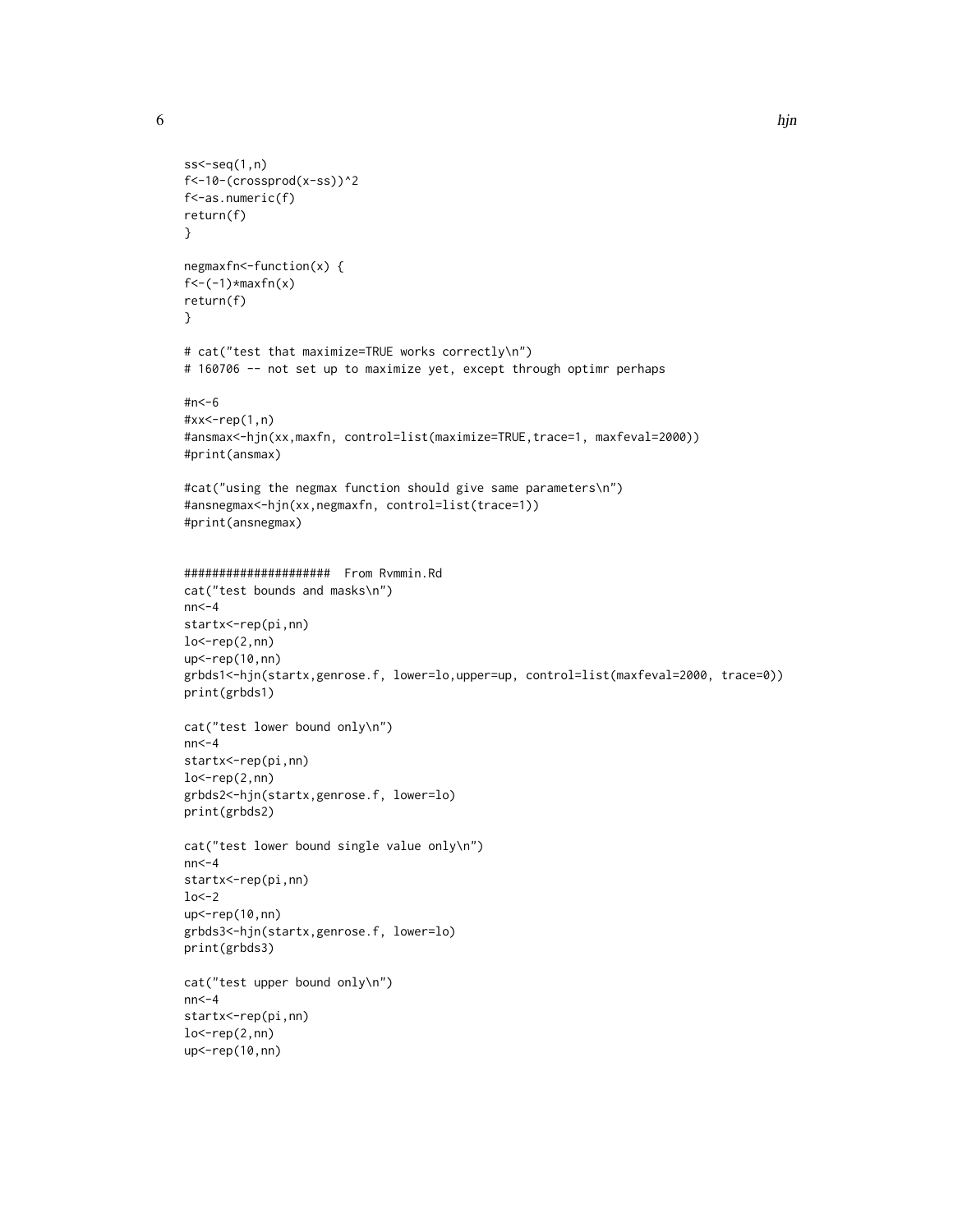#### <span id="page-6-0"></span>multistart 7

```
grbds4<-hjn(startx,genrose.f, upper=up, control=list(maxfeval=2000))
print(grbds4)
cat("test upper bound single value only\n")
nn < -4startx<-rep(pi,nn)
grbds5<-hjn(startx,genrose.f, upper=10, control=list(maxfeval=2000))
print(grbds5)
```

```
cat("test masks only\n")
nn<-6
bd < -c(1,1,0,0,1,1)startx<-rep(pi,nn)
grbds6<-hjn(startx,genrose.f, bdmsk=bd, control=list(maxfeval=2000))
print(grbds6)
cat("test upper bound on first two elements only\n")
nn < -4startx<-rep(pi,nn)
upper<-c(10,8, Inf, Inf)
grbds7<-hjn(startx,genrose.f, upper=upper, control=list(maxfeval=2000))
print(grbds7)
cat("test lower bound on first two elements only\n")
nn < -4startx<-rep(0,nn)
lower<-c(0, -0.1 , -Inf, -Inf)
grbds8a<-hjn(startx,genrose.f, lower=lower, control=list(maxfeval=2000))
print(grbds8a)
cat("test n=1 problem using simple squares of parameter\n")
sqtst<-function(xx) {
   res<-sum((xx-2)*(xx-2))
}
```

```
######### One dimension test
nn<-1
startx<-rep(0,nn)
onepar<-hjn(startx,sqtst,control=list(trace=1))
print(onepar)
```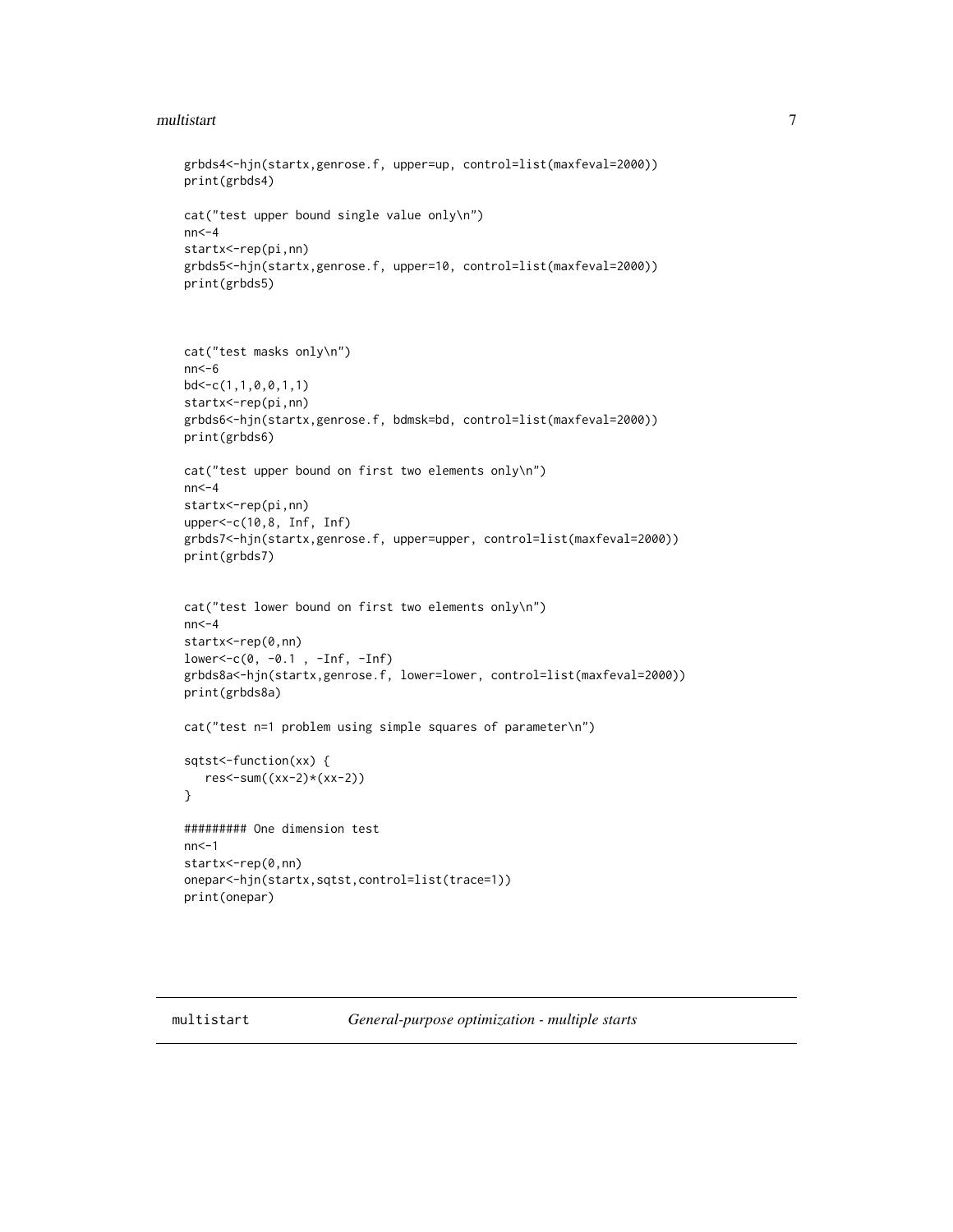# Description

Multiple initial parameter wrapper function that calls other R tools for optimization, including the existing optimr() function.

# Usage

```
multistart(parmat, fn, gr=NULL, lower=-Inf, upper=Inf,
            method=NULL, hessian=FALSE,
            control=list(),
             ...)
```
### Arguments

| a matrix of which each row is a set of initial values for the parameters for which<br>optimal values are to be found. Names on the elements of this vector are pre-<br>served and used in the results data frame.                                                                                                                                                                                                                                                        |
|--------------------------------------------------------------------------------------------------------------------------------------------------------------------------------------------------------------------------------------------------------------------------------------------------------------------------------------------------------------------------------------------------------------------------------------------------------------------------|
| A function to be minimized (or maximized), with first argument the vector of<br>parameters over which minimization is to take place. It should return a scalar<br>result.                                                                                                                                                                                                                                                                                                |
| A function to return (as a vector) the gradient for those methods that can use this<br>information.                                                                                                                                                                                                                                                                                                                                                                      |
| If 'gr' is NULL, a finite-difference approximation will be used. An open ques-<br>tion concerns whether the SAME approximation code used for all methods, or<br>whether there are differences that could/should be examined?                                                                                                                                                                                                                                             |
| Bounds on the variables for methods such as "L-BFGS-B" that can handle box<br>(or bounds) constraints.                                                                                                                                                                                                                                                                                                                                                                   |
| A list of the methods to be used. Note that this is an important change from<br>optim() that allows just one method to be specified. See 'Details'. The default<br>of NULL causes an appropriate set of methods to be supplied depending on the<br>presence or absence of bounds on the parameters. The default unconstrained<br>set is Rvmminu, Rcgminu, lbfgsb3, newuoa and nmkb. The default bounds<br>constrained set is Rvmminb, Rcgminb, lbfgsb3, bobyqa and nmkb. |
| A logical control that if TRUE forces the computation of an approximation to<br>the Hessian at the final set of parameters. If FALSE (default), the hessian is<br>calculated if needed to provide the KKT optimality tests (see kkt in 'Details'<br>for the control list). This setting is provided primarily for compatibility with<br>option().                                                                                                                        |
| A list of control parameters. See 'Details'.                                                                                                                                                                                                                                                                                                                                                                                                                             |
| For optimx further arguments to be passed to fn and gr; otherwise, further<br>arguments are not used.                                                                                                                                                                                                                                                                                                                                                                    |
|                                                                                                                                                                                                                                                                                                                                                                                                                                                                          |

# Details

Note that arguments after ... must be matched exactly.

See optimr() for other details.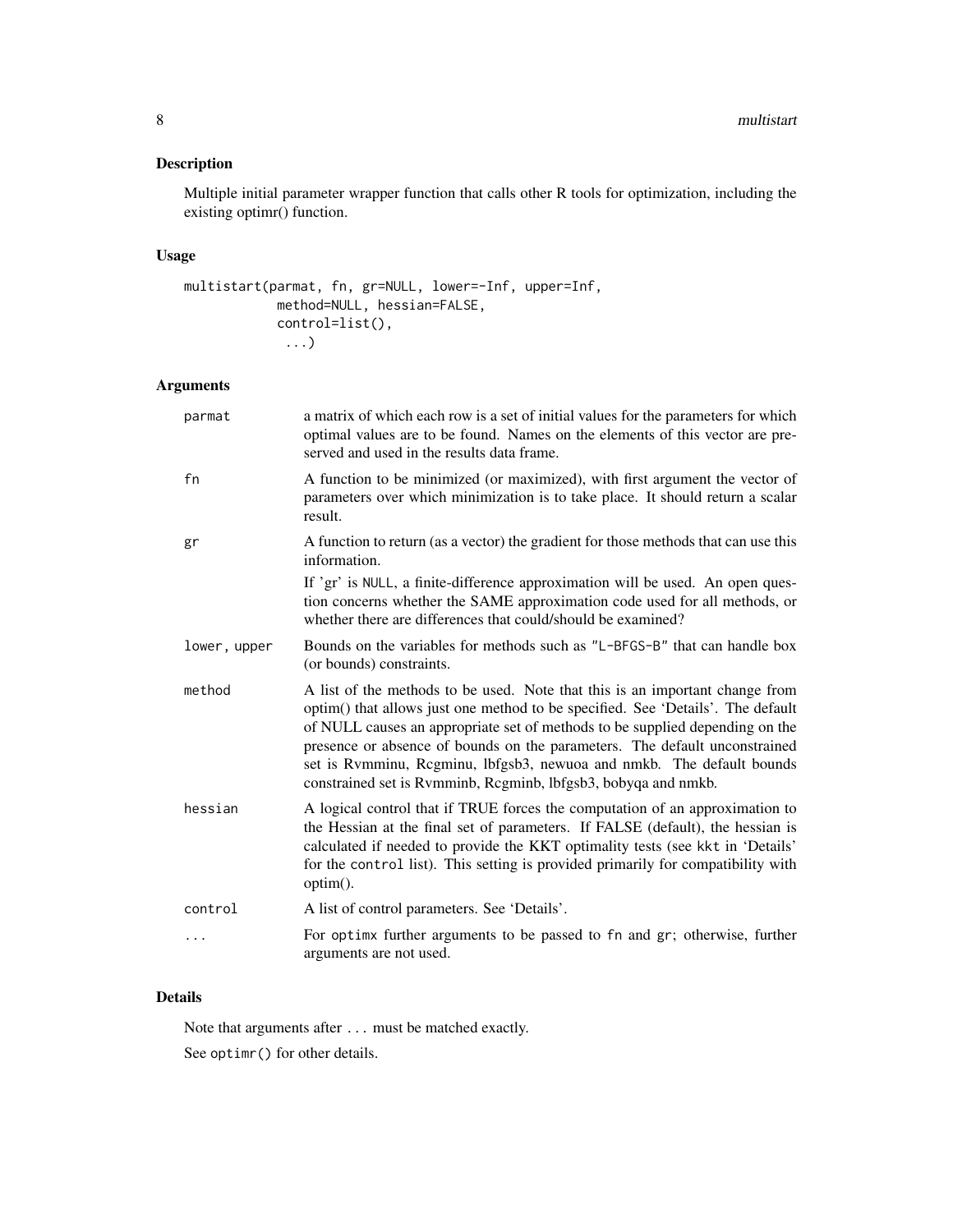#### multistart 9

# Value

An array with one row per set of starting parameters. Each row contains:

| par         | The best set of parameters found.                                                                                                                                                                                                                         |
|-------------|-----------------------------------------------------------------------------------------------------------------------------------------------------------------------------------------------------------------------------------------------------------|
| value       | The value of 'fn' corresponding to 'par'.                                                                                                                                                                                                                 |
| counts      | A two-element integer vector giving the number of calls to 'fn' and 'gr' respec-<br>tively. This excludes those calls needed to compute the Hessian, if requested,<br>and any calls to 'fn' to compute a finite-difference approximation to the gradient. |
| convergence | An integer code. '0' indicates successful completion                                                                                                                                                                                                      |
| message     | A character string giving any additional information returned by the optimizer,<br>or 'NULL'.                                                                                                                                                             |
| hessian     | Always NULL for this routine.                                                                                                                                                                                                                             |

#### Source

See the manual pages for optim() and the packages the DESCRIPTION suggests.

```
fnR \le function (x, gs=100.0){
    n \leftarrow length(x)x1 \leftarrow x[2:n]x2 \leq x[1:(n-1)]sum(gs \star (x1 - x2^2)^2 + (1 - x2)^2)
}
grR < - function (x, gs=100.0){
    n \leftarrow length(x)g \leftarrow rep(NA, n)g[1] \leftarrow 2 \times (x[1] - 1) + 4 \times g s \times x[1] \times (x[1]^2 - x[2])if (n > 2) {
        ii <- 2:(n - 1)g[ii] <- 2 * (x[ii] - 1) + 4 * gs * x[ii] * (x[ii]^2 - x[ii +
            1]) + 2 * gs * (x[ii] - x[ii - 1]^2)
    }
    g[n] <- 2 * gs * (x[n] - x[n - 1]^2)
    g
}
pm < - rbind(rep(1,4), rep(pi, 4), rep(-2,4), rep(0,4), rep(20,4))
pm <- as.matrix(pm)
cat("multistart matrix:\n")
print(pm)
ans <- multistart(pm, fnR, grR, method="Rvmmin", control=list(trace=0))
ans
```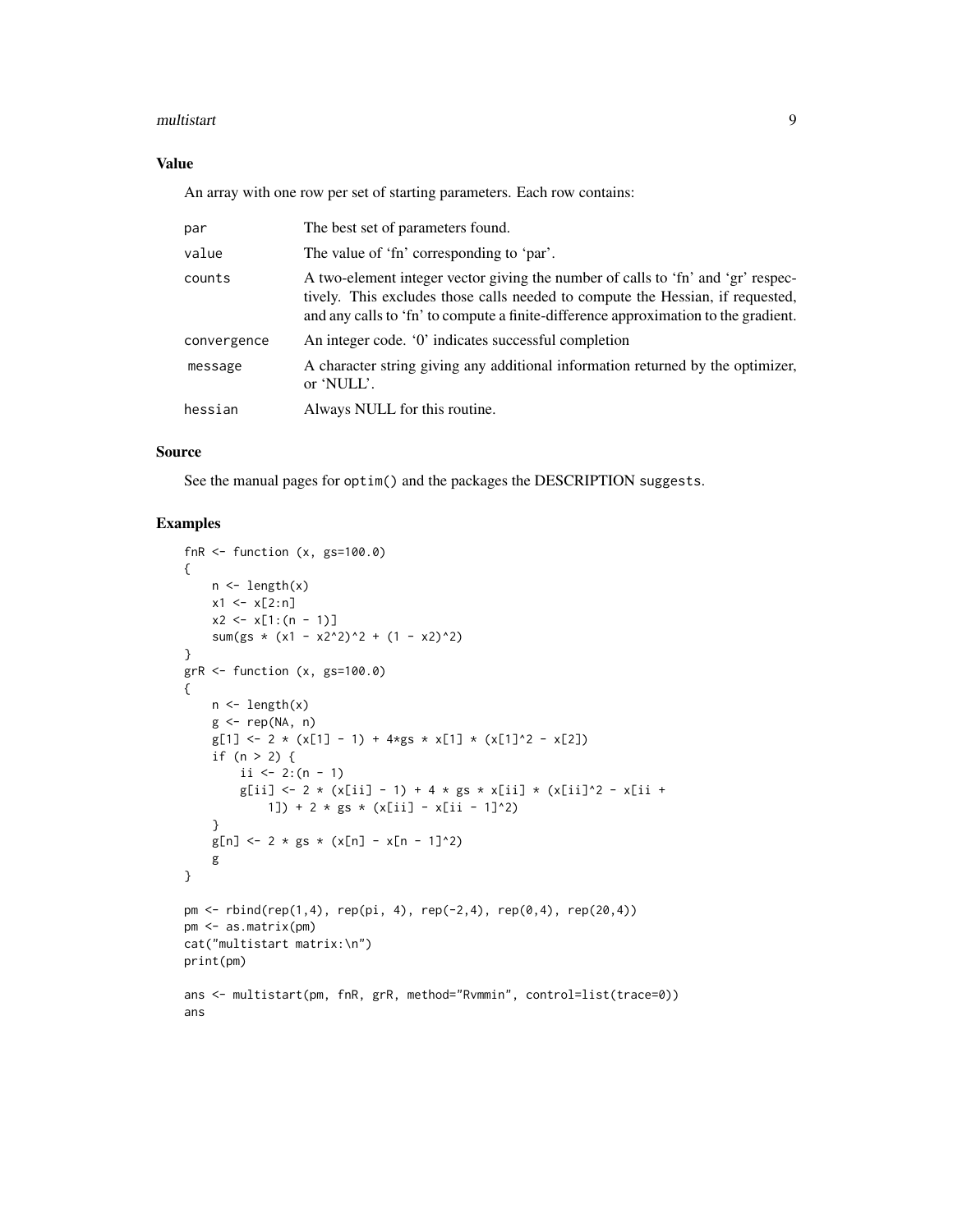#### <span id="page-9-0"></span>Description

General-purpose optimization wrapper function that calls other R tools for optimization, including the existing optim() function. Also tries to unify the calling sequence to allow a number of tools to use the same front-end.

Note that optim() itself allows Nelder–Mead, quasi-Newton and conjugate-gradient algorithms as well as box-constrained optimization via L-BFGS-B. Because SANN does not return a meaningful convergence code (conv), opm() does not call the SANN method, but it can be invoked in optimr().

There is a pseudo-method "ALL" that runs all methods but SANN. Note that this is upper-case.

#### Usage

```
opm(par, fn, gr=NULL, hess=NULL, lower=-Inf, upper=Inf,
            method=c("Nelder-Mead","BFGS"), hessian=FALSE,
            control=list(),
             ...)
```
### Arguments

| par          | a vector of initial values for the parameters for which optimal values are to be<br>found. Names on the elements of this vector are preserved and used in the results<br>data frame.                                                                                                                                                                 |
|--------------|------------------------------------------------------------------------------------------------------------------------------------------------------------------------------------------------------------------------------------------------------------------------------------------------------------------------------------------------------|
| fn           | A function to be minimized (or maximized), with first argument the vector of<br>parameters over which minimization is to take place. It should return a scalar<br>result.                                                                                                                                                                            |
| gr           | A function to return (as a vector) the gradient for those methods that can use this<br>information.                                                                                                                                                                                                                                                  |
|              | If 'gr' is NULL, a finite-difference approximation will be used. An open ques-<br>tion concerns whether the SAME approximation code used for all methods, or<br>whether there are differences that could/should be examined?                                                                                                                         |
| hess         | A function to return (as a symmetric matrix) the Hessian of the objective func-<br>tion for those methods that can use this information.                                                                                                                                                                                                             |
| lower, upper | Bounds on the variables for methods such as "L-BFGS-B" that can handle box<br>(or bounds) constraints.                                                                                                                                                                                                                                               |
| method       | A vector of the methods to be used, each as a character string. Note that this is<br>an important change from optim() that allows just one method to be specified.<br>See 'Details'. If method has just one element, "ALL" (capitalized), all available<br>and appropriate methods will be tried.                                                    |
| hessian      | A logical control that if TRUE forces the computation of an approximation to<br>the Hessian at the final set of parameters. If FALSE (default), the hessian is<br>calculated if needed to provide the KKT optimality tests (see kkt in 'Details'<br>for the control list). This setting is provided primarily for compatibility with<br>$option()$ . |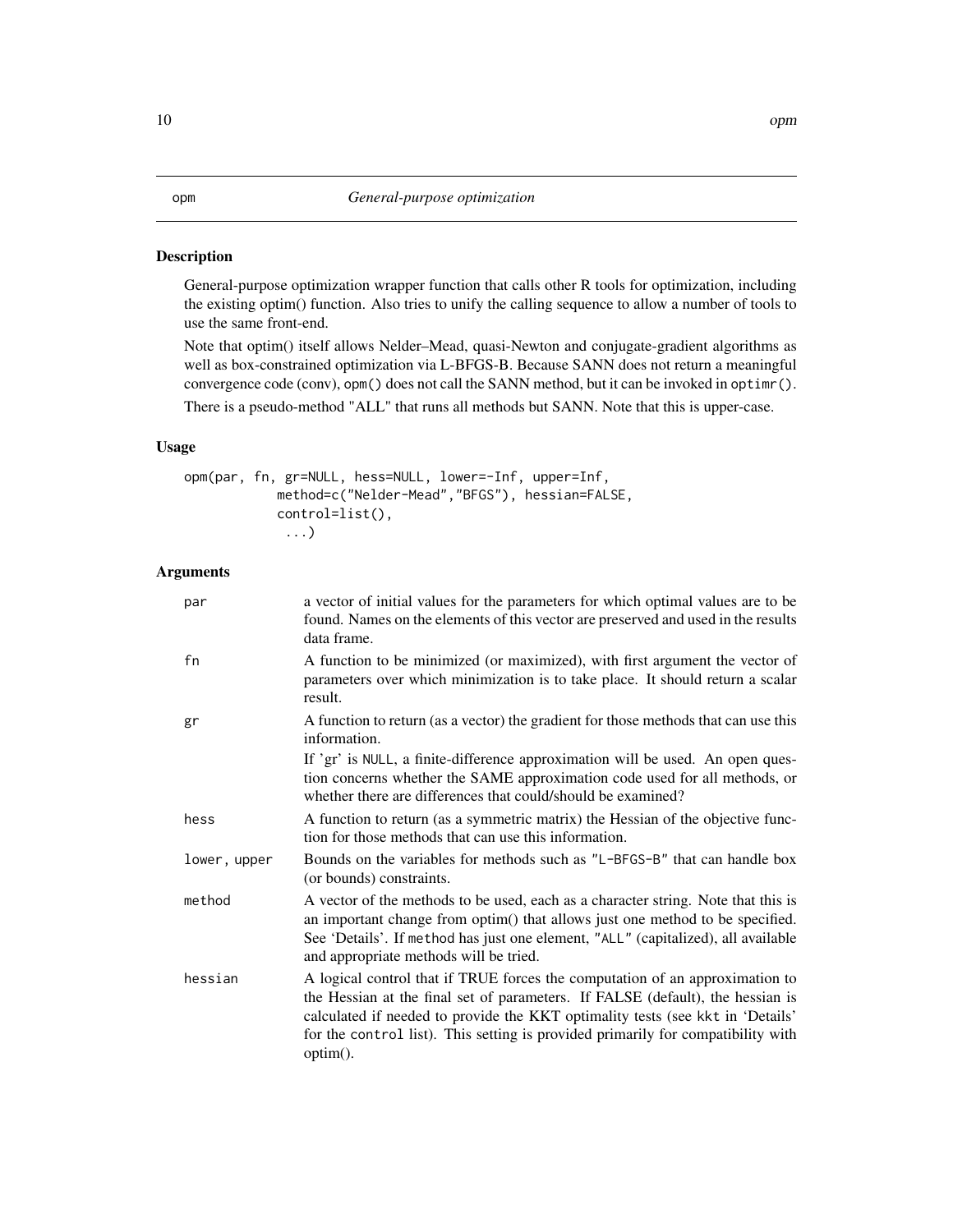| control                 | A list of control parameters. See 'Details'.                               |
|-------------------------|----------------------------------------------------------------------------|
| $\cdot$ $\cdot$ $\cdot$ | For optimx further arguments to be passed to fn and gr; otherwise, further |
|                         | arguments are not used.                                                    |

#### Details

This routine is essentially the same as that in package optimrx which is NOT in CRAN. This version permits the selection of fewer optimizers in the method argument. This reduced selection is intended to avoid failures if dependencies are not available. The available methods are listed in the variable allmeth in the file ctrldefault.R.

Note that arguments after ... must be matched exactly.

See the manual for function optimr().

#### Value

If there are npar parameters, then the result is a dataframe having one row for each method for which results are reported, using the method as the row name, with columns

par\_1,..,par\_npar,value,fevals,gevals,niter,convcode,kkt1,kkt2,xtimes

where

#### par\_1 ..

par\_npar The best set of parameters found.

value The value of fn corresponding to par.

fevals The number of calls to fn.

- gevals The number of calls to gr. This excludes those calls needed to compute the Hessian, if requested, and any calls to fn to compute a finite-difference approximation to the gradient.
- niter For those methods where it is reported, the number of "iterations". See the documentation or code for particular methods for the meaning of such counts.
- convcode An integer code. 0 indicates successful convergence. Various methods may or may not return sufficient information to allow all the codes to be specified. An incomplete list of codes includes
	- 1 indicates that the iteration limit maxit had been reached.
	- 20 indicates that the initial set of parameters is inadmissible, that is, that the function cannot be computed or returns an infinite, NULL, or NA value.
	- 21 indicates that an intermediate set of parameters is inadmissible.
	- 10 indicates degeneracy of the Nelder–Mead simplex.
	- 51 indicates a warning from the "L-BFGS-B" method; see component message for further details.
	- 52 indicates an error from the "L-BFGS-B" method; see component message for further details.
- kkt1 A logical value returned TRUE if the solution reported has a "small" gradient.
- kkt2 A logical value returned TRUE if the solution reported appears to have a positive-definite Hessian.
- xtimes The reported execution time of the calculations for the particular method.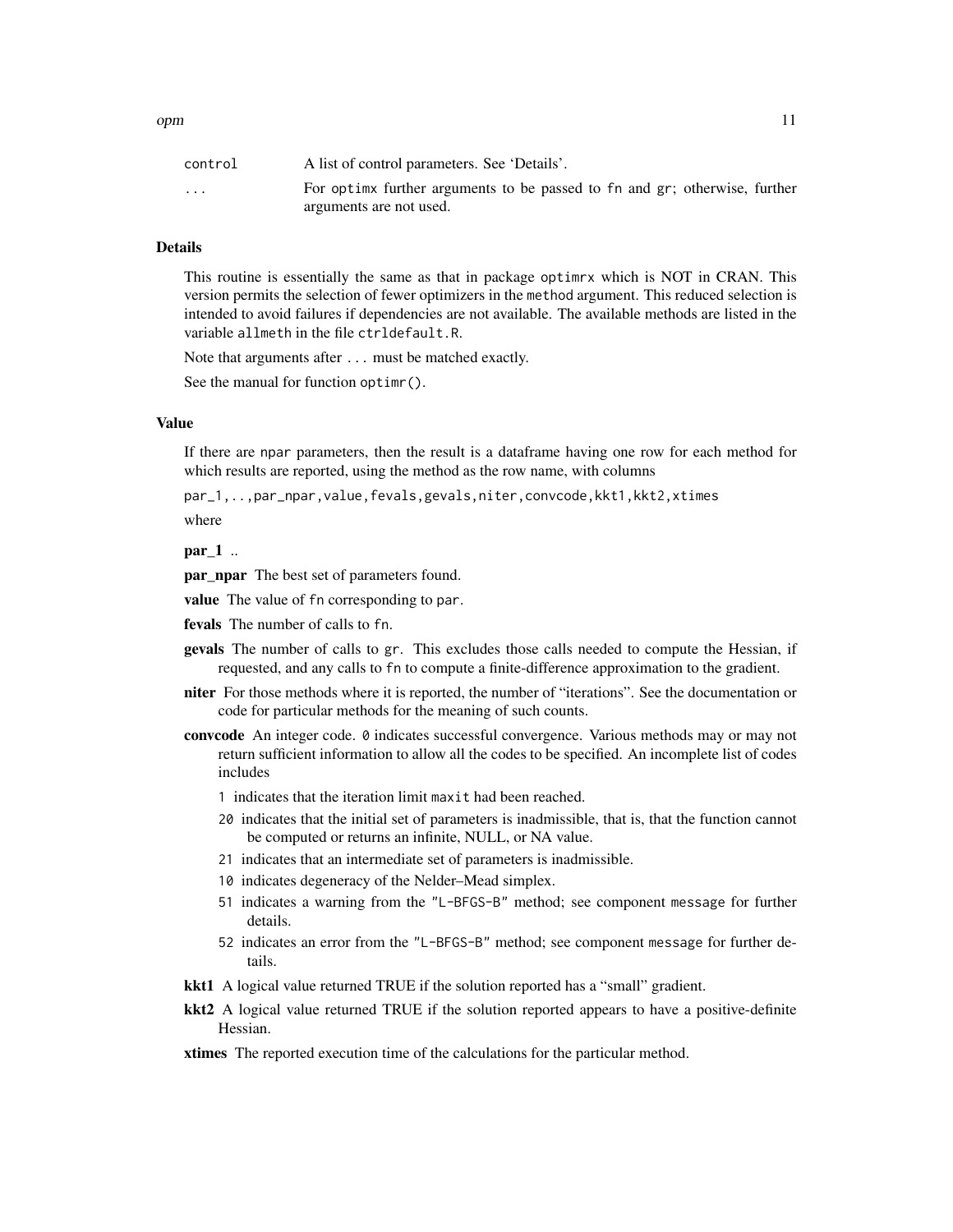<span id="page-11-0"></span>The attribute "details" to the returned answer object contains information, if computed, on the gradient (ngatend) and Hessian matrix (nhatend) at the supposed optimum, along with the eigenvalues of the Hessian (hev), as well as the message, if any, returned by the computation for each method, which is included for each row of the details. If the returned object from optimx() is ans, this is accessed via the construct attr(ans,"details")

This object is a matrix based on a list so that if ans is the output of optimx then attr(ans, "details")[1, ] gives the first row and attr(ans,"details")["Nelder-Mead", ] gives the Nelder-Mead row. There is one row for each method that has been successful or that has been forcibly saved by save.failures=TRUE.

There are also attributes

maximize to indicate we have been maximizing the objective

- **npar** to provide the number of parameters, thereby facilitating easy extraction of the parameters from the results data frame
- follow.on to indicate that the results have been computed sequentially, using the order provided by the user, with the best parameters from one method used to start the next. There is an example (ans9) in the script ox.R in the demo directory of the package.

#### Note

Most methods in optimx will work with one-dimensional pars, but such use is NOT recommended. Use [optimize](#page-0-0) or other one-dimensional methods instead.

There are a series of demos available. Once the package is loaded (via require(optimx) or library(optimx), you may see available demos via

demo(package="optimx")

The demo 'brown\_test' may be run with the command demo(brown\_test, package="optimx")

The package source contains several functions that are not exported in the NAMESPACE. These are

optimx.setup() which establishes the controls for a given run;

- optimx.check() which performs bounds and gradient checks on the supplied parameters and functions;
- optimx.run() which actually performs the optimization and post-solution computations;

scalechk() which actually carries out a check on the relative scaling of the input parameters.

Knowledgeable users may take advantage of these functions if they are carrying out production calculations where the setup and checks could be run once.

#### Source

See the manual pages for optim() and the packages the DESCRIPTION suggests.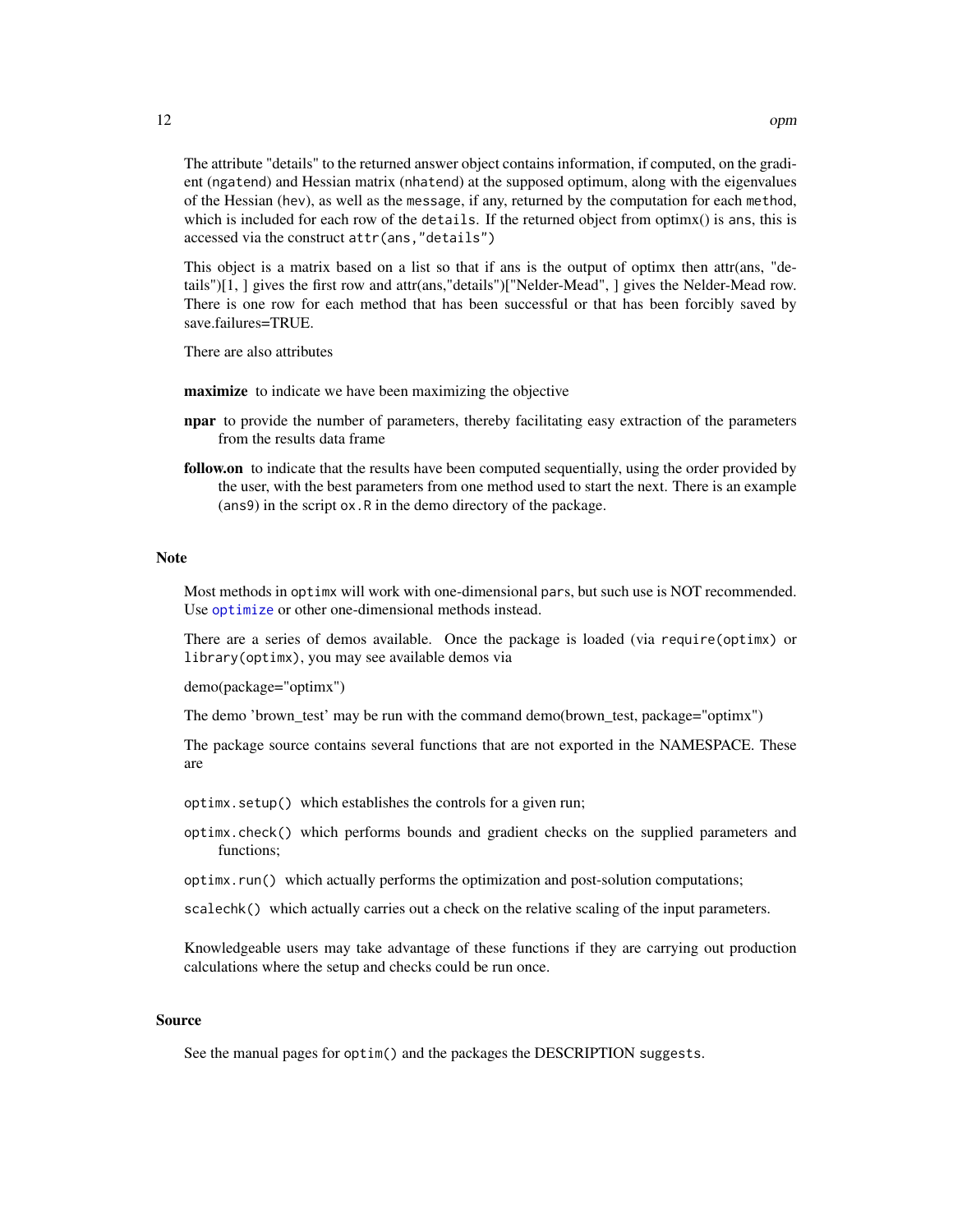## <span id="page-12-0"></span>opm and the contract of the contract of the contract of the contract of the contract of the contract of the contract of the contract of the contract of the contract of the contract of the contract of the contract of the co

#### References

See the manual pages for optim() and the packages the DESCRIPTION suggests.

Nash JC, and Varadhan R (2011). Unifying Optimization Algorithms to Aid Software System Users: optimx for R., *Journal of Statistical Software*, 43(9), 1-14., URL http://www.jstatsoft.org/v43/i09/.

Nash JC (2014). On Best Practice Optimization Methods in R., *Journal of Statistical Software*, 60(2), 1-14., URL http://www.jstatsoft.org/v60/i02/.

#### See Also

[nlm](#page-0-0), [nlminb](#page-0-0), [Rcgmin](#page-0-0), [Rvmmin](#page-0-0), [optimize](#page-0-0) for one-dimensional minimization; [constrOptim](#page-0-0) for linearly constrained optimization.

```
require(graphics)
cat("Note possible demo(ox) for extended examples\n")
```

```
## Show multiple outputs of optimx using all.methods
# genrose function code
genrose.f<- function(x, gs=NULL){ # objective function
## One generalization of the Rosenbrock banana valley function (n parameters)
n \leftarrow length(x)if(is.null(gs)) { gs=100.0 }
fval <-1.0 + sum (gs*(x[1:(n-1)]^2 - x[2:n])^2 + (x[2:n] - 1)^2)return(fval)
}
genrose.g <- function(x, gs=NULL){
# vectorized gradient for genrose.f
# Ravi Varadhan 2009-04-03
n \leftarrow length(x)if(is.null(gs)) { { gs=100.0 } }gg \leq -as.vector(rep(\theta, n))tn < -2:ntn1 < -tn - 1z1 \le x[tn] - x[tn1]^2z^{2} <- 1 - x[tn]gg[tn] < -2 * (gs * z1 - z2)gg[tn1] <- gg[tn1] - 4 * gs * x[tn1] * z1
return(gg)
}
genrose.h <- function(x, gs=NULL) { ## compute Hessian
   if(is.null(gs)) { { gs=100.0 } }n \leftarrow length(x)hh<-matrix(rep(0, n*n),n,n)
for (i in 2:n) {
z1<-x[i]-x[i-1]*x[i-1]
z2<-1.0-x[i]
                hh[i,i]<-hh[i,i]+2.0*(gs+1.0)
```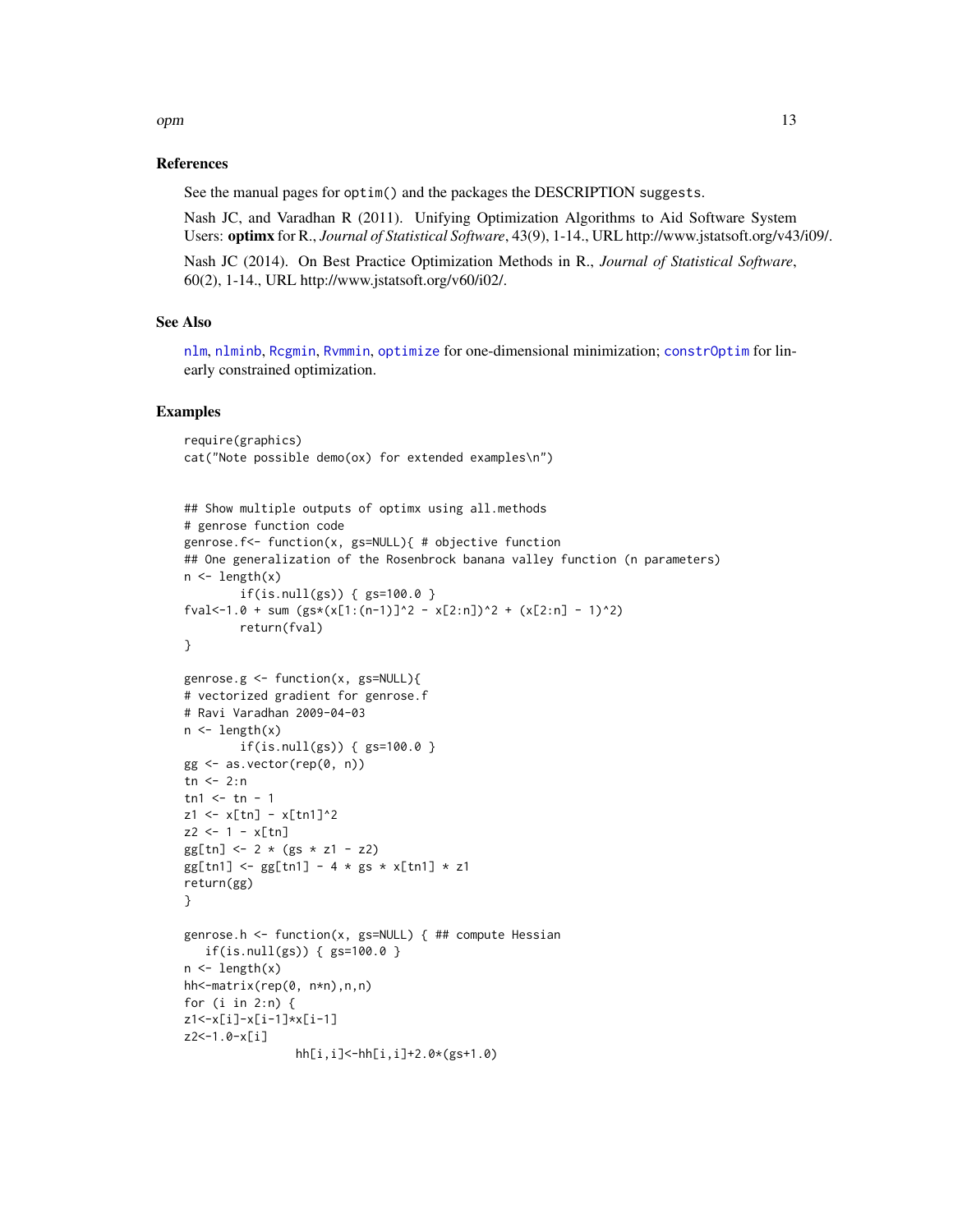```
hh[i-1,i-1]<-hh[i-1,i-1]-4.0*gs*z1-4.0*gs*x[i-1]*(-2.0*x[i-1])
                hh[i,i-1]<-hh[i,i-1]-4.0*gs*x[i-1]
                hh[i-1,i]<-hh[i-1,i]-4.0*gs*x[i-1]
}
       return(hh)
}
startx<-4*seq(1:10)/3.
ans8<-opm(startx,fn=genrose.f,gr=genrose.g, hess=genrose.h,
   control=list(all.methods=TRUE, save.failures=TRUE, trace=1), gs=10)
ans8
ans8[, "gevals"]
ans8["spg", ]
summary(ans8, par.select = 1:3)
summary(ans8, order = value)[1, ] # show best value
head(summary(ans8, order = value)) # best few
## head(summary(ans8, order = "value")) # best few -- alternative syntax
## order by value. Within those values the same to 3 decimals order by fevals.
## summary(ans8, order = list(round(value, 3), fevals), par.select = FALSE)
summary(ans8, order = "list(round(value, 3), fevals)", par.select = FALSE)
## summary(ans8, order = rownames, par.select = FALSE) # order by method name
summary(ans8, order = "rownames", par.select = FALSE) # same
summary(ans8, order = NULL, par.select = FALSE) # use input order
## summary(ans8, par.select = FALSE) # same
```
optchk *General-purpose optimization*

#### Description

A wrapper function that attempts to check the objective function, and optionally the gradient and hessian functions, supplied by the user for optimization. It also tries to check the scale of the parameters and bounds to see if they are reasonable.

#### Usage

```
optchk(par, fn, gr=NULL, hess=NULL, lower=-Inf, upper=Inf,
            control=list(), ...)
```
#### Arguments

par a vector of initial values for the parameters for which optimal values are to be found. Names on the elements of this vector are preserved and used in the results data frame.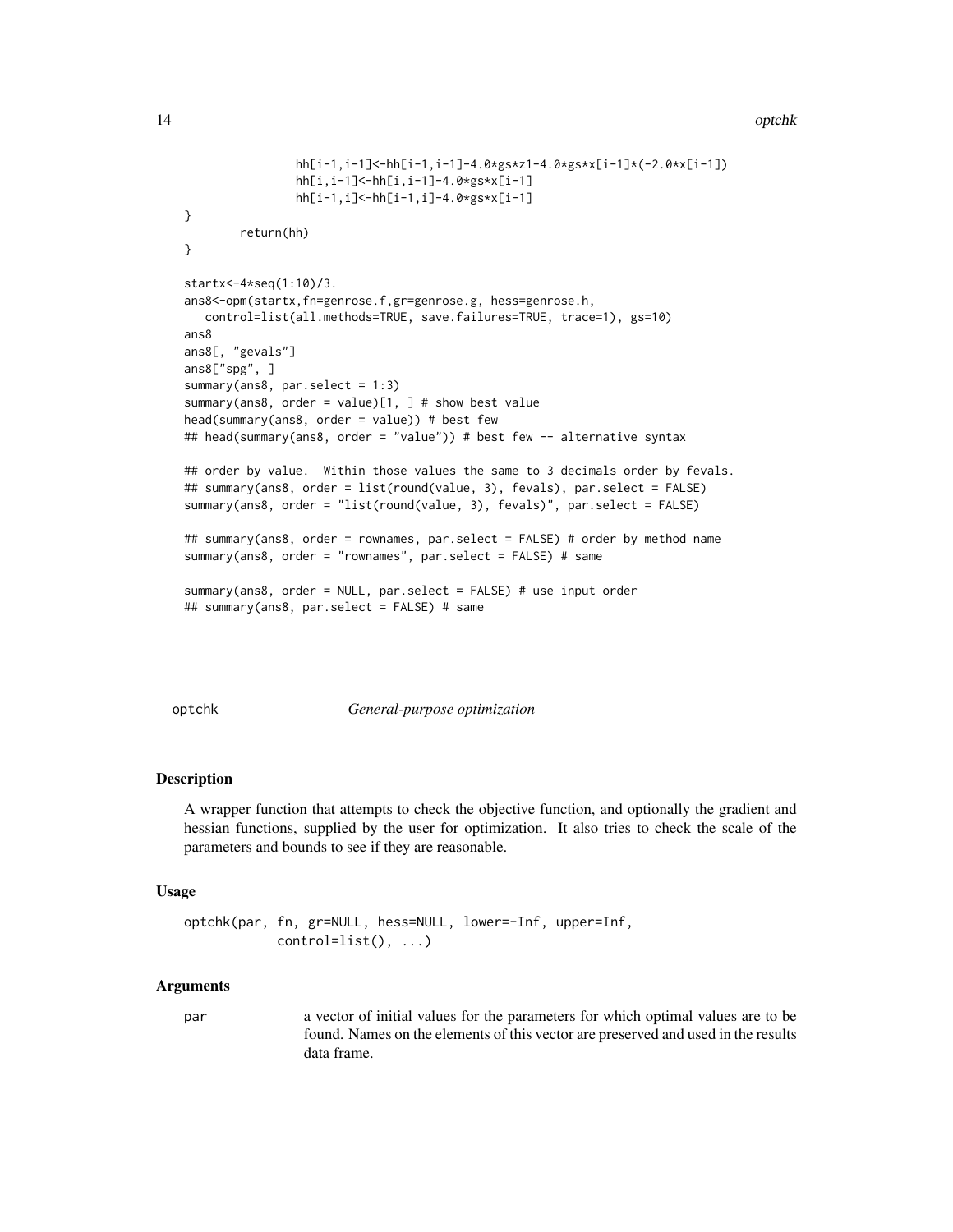#### optchk to the contract of the contract of the contract of the contract of the contract of the contract of the contract of the contract of the contract of the contract of the contract of the contract of the contract of the

| fn           | A function to be minimized (or maximized), with first argument the vector of<br>parameters over which minimization is to take place. It should return a scalar<br>result. |
|--------------|---------------------------------------------------------------------------------------------------------------------------------------------------------------------------|
| gr           | A function to return (as a vector) the gradient for those methods that can use this<br>information.                                                                       |
| hess         | A function to return (as a symmetric matrix) the Hessian of the objective func-<br>tion for those methods that can use this information.                                  |
| lower, upper | Bounds on the variables for methods such as "L-BFGS-B" that can handle box<br>(or bounds) constraints.                                                                    |
| control      | A list of control parameters. See 'Details'.                                                                                                                              |
| .            | For optimx further arguments to be passed to fn and gr; otherwise, further<br>arguments are not used.                                                                     |

#### Details

Note that arguments after ... must be matched exactly.

While it can be envisaged that a user would have an analytic hessian but not an analytic gradient, we do NOT permit the user to test the hessian in this situation.

Any names given to par will be copied to the vectors passed to fn and gr. Note that no other attributes of par are copied over. (We have not verified this as at 2009-07-29.)

#### Value

A list of the following items:

- grOK TRUE if the analytic gradient and a numerical approximation via numDeriv agree within the control\$grtesttol as per the R code in function grchk. NULL if no analytic gradient function is provided.
- hessOK TRUE if the analytic hessian and a numerical approximation via numDeriv::jacobian agree within the control\$hesstesttol as per the R code in function hesschk. NULL if no analytic hessian or no analytic gradient is provided. Note that since an analytic gradient must be available for this test, we use the Jacobian of the gradient to compute the Hessian to avoid one level of differencing, though the hesschk function can work without the gradient.
- scalebad TRUE if the larger of the scaleratios exceeds control\$scaletol
- scaleratios A vector of the parameter and bounds scale ratios. See the function code of scalechk for the computation of these values.

### References

See the manual pages for optim() and the packages the DESCRIPTION suggests.

Nash JC, and Varadhan R (2011). Unifying Optimization Algorithms to Aid Software System Users: optimx for R., *Journal of Statistical Software*, 43(9), 1-14., URL http://www.jstatsoft.org/v43/i09/.

Nash JC (2014). On Best Practice Optimization Methods in R., *Journal of Statistical Software*, 60(2), 1-14., URL http://www.jstatsoft.org/v60/i02/.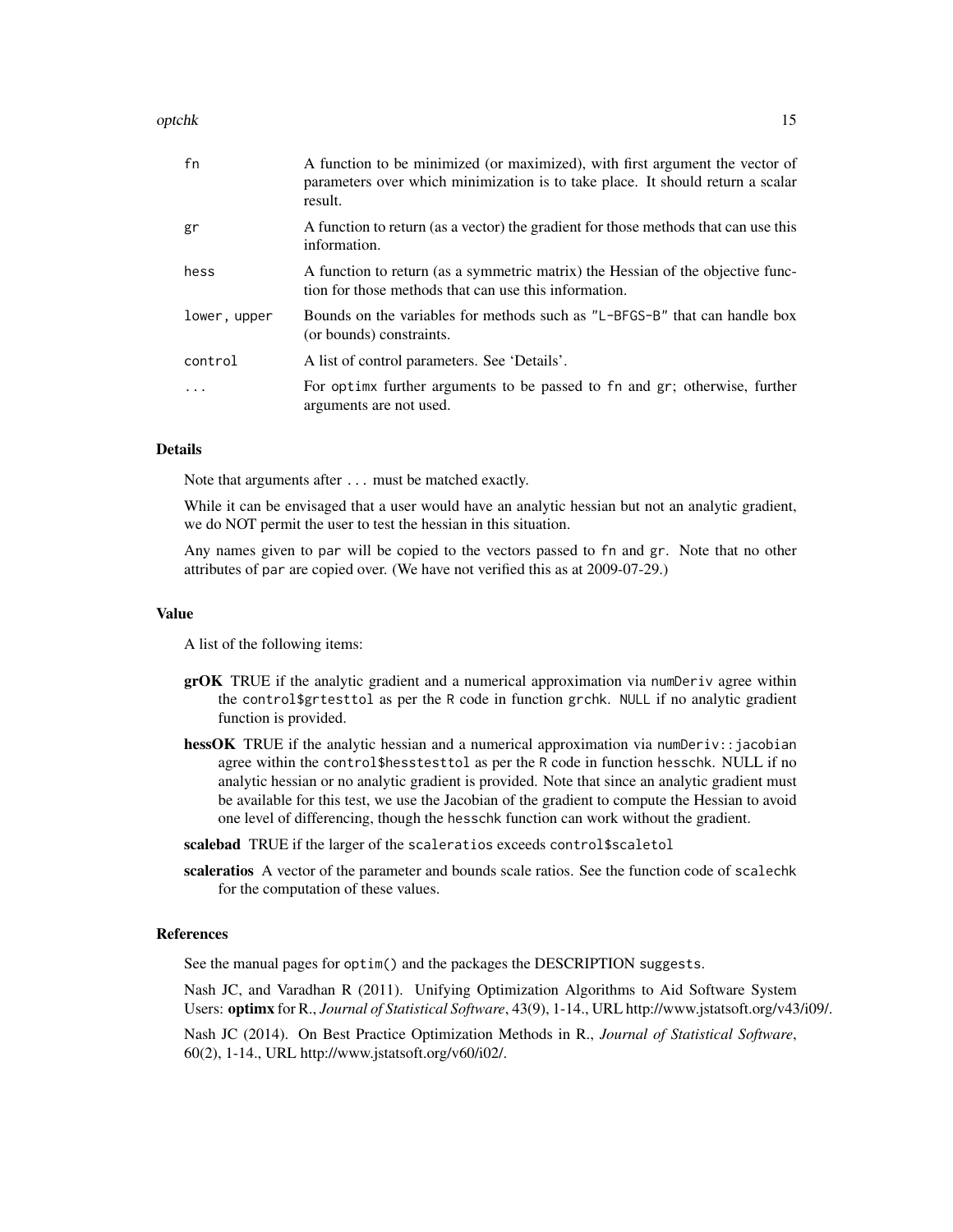#### Examples

```
fr <- function(x) { ## Rosenbrock Banana function
   x1 \le x[1]x2 < - x 2100 \times (x2 - x1 \times x1)^2 + (1 - x1)^2}
grr <- function(x) { ## Gradient of 'fr'
    x1 \leq x[1]x2 < - x[2]c(-400 \times x1 \times (x2 - x1 \times x1) - 2 \times (1 - x1),200 * (x2 - x1 * x1))}
myctrl<- ctrldefault(2)
myctrl$trace <- 3
mychk <- optchk(par=c(-1.2,1), fr, grr, lower=rep(-10,2), upper=rep(10,2), control=myctrl)
cat("result of optchk\n")
print(mychk)
```
optimr *General-purpose optimization*

#### Description

General-purpose optimization wrapper function that calls other R tools for optimization, including the existing optim() function. optim also tries to unify the calling sequence to allow a number of tools to use the same front-end. Note that optim() itself allows Nelder–Mead, quasi-Newton and conjugate-gradient algorithms as well as box-constrained optimization via L-BFGS-B. Because SANN does not return a meaningful convergence code (conv), optimz::optim() does not call the SANN method.

### Usage

```
optimr(par, fn, gr=NULL, lower=-Inf, upper=Inf,
            method=NULL, hessian=FALSE,
            control=list(),
             ...)
```
result.

#### Arguments

| par | a vector of initial values for the parameters for which optimal values are to be<br>found. Names on the elements of this vector are preserved and used in the results |
|-----|-----------------------------------------------------------------------------------------------------------------------------------------------------------------------|
|     | data frame.                                                                                                                                                           |
| fn  | A function to be minimized (or maximized), with first argument the vector of                                                                                          |
|     | parameters over which minimization is to take place. It should return a scalar                                                                                        |

<span id="page-15-0"></span>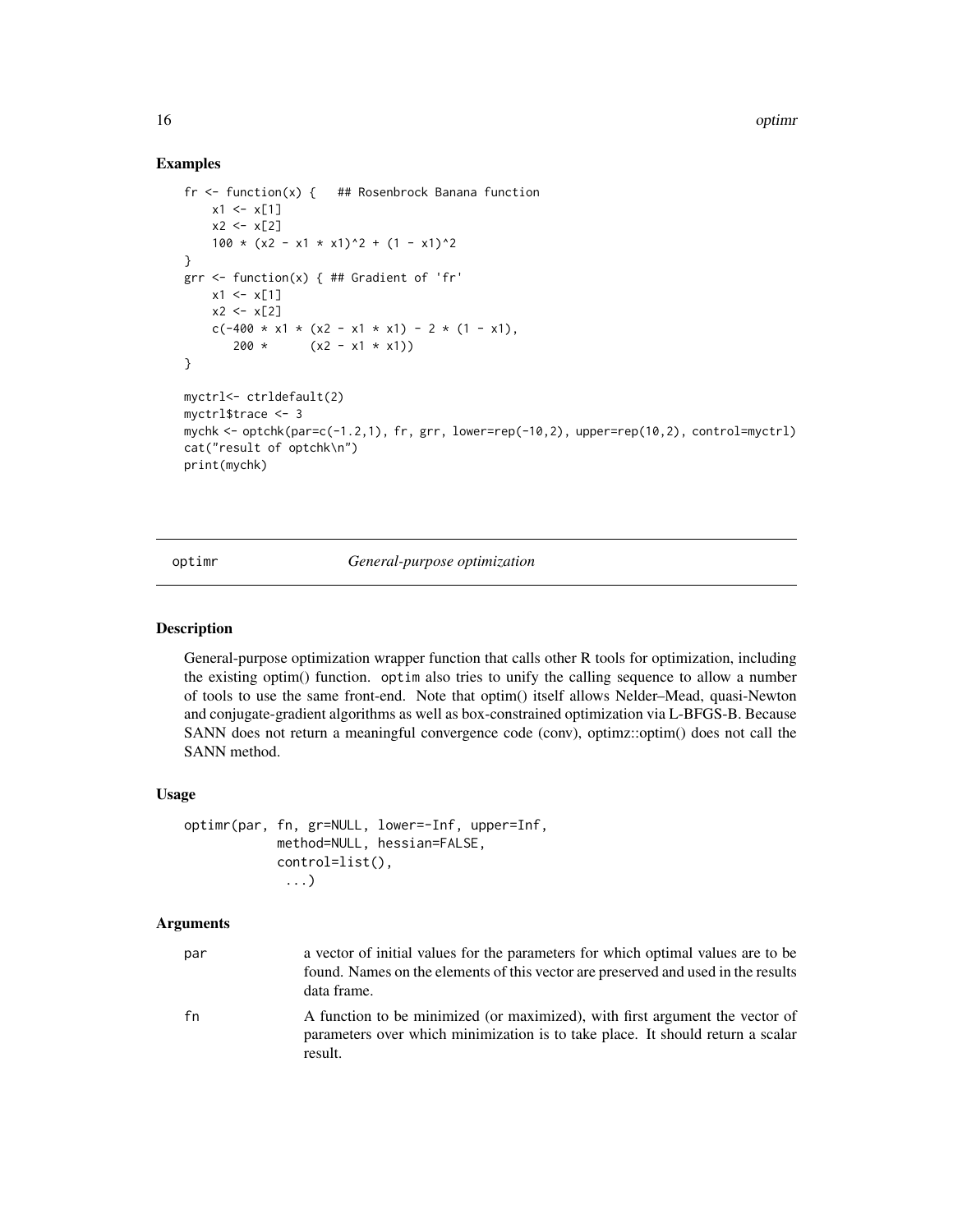optimr the contract of the contract of the contract of the contract of the contract of the contract of the contract of the contract of the contract of the contract of the contract of the contract of the contract of the con

| gr           | A function to return (as a vector) the gradient for those methods that can use this<br>information.                                                                                                                                                                                                                                                                                                                                                                      |
|--------------|--------------------------------------------------------------------------------------------------------------------------------------------------------------------------------------------------------------------------------------------------------------------------------------------------------------------------------------------------------------------------------------------------------------------------------------------------------------------------|
|              | If 'gr' is NULL, a finite-difference approximation will be used. An open ques-<br>tion concerns whether the SAME approximation code used for all methods, or<br>whether there are differences that could/should be examined?                                                                                                                                                                                                                                             |
| lower, upper | Bounds on the variables for methods such as "L-BFGS-B" that can handle box<br>(or bounds) constraints.                                                                                                                                                                                                                                                                                                                                                                   |
| method       | A list of the methods to be used. Note that this is an important change from<br>optim() that allows just one method to be specified. See 'Details'. The default<br>of NULL causes an appropriate set of methods to be supplied depending on the<br>presence or absence of bounds on the parameters. The default unconstrained<br>set is Rvmminu, Rcgminu, lbfgsb3, newuoa and nmkb. The default bounds<br>constrained set is Rymminb, Regminb, lbfgsb3, bobyqa and nmkb. |
| hessian      | A logical control that if TRUE forces the computation of an approximation to<br>the Hessian at the final set of parameters. If FALSE (default), the hessian is<br>calculated if needed to provide the KKT optimality tests (see kkt in 'Details'<br>for the control list). This setting is provided primarily for compatibility with<br>option().                                                                                                                        |
| control      | A list of control parameters. See 'Details'.                                                                                                                                                                                                                                                                                                                                                                                                                             |
|              | For optimes further arguments to be passed to fn and gr; otherwise, further<br>arguments are not used.                                                                                                                                                                                                                                                                                                                                                                   |

#### Details

Note that arguments after ... must be matched exactly.

This routine is essentially the same as that in package optimrx which is NOT in CRAN. This version permits the selection of fewer optimizers in the method argument. This reduced selection is intended to avoid failures if dependencies are not available. The available methods are listed in the variable allmeth in the file ctrldefault.R.

By default this function performs minimization, but it will maximize if control\$maximize is TRUE. The original optim() function allows control\$fnscale to be set negative to accomplish this. DO NOT use both methods.

Possible method codes are 'Nelder-Mead', 'BFGS', 'CG', 'L-BFGS-B', 'nlm', 'nlminb', 'Rcgmin', 'Rvmmin' and 'hjn'. These are in base R or in CRAN repositories or part of this package.

The default methods for unconstrained problems (no lower or upper specified) are an implementation of the Nelder and Mead (1965) and a Variable Metric method based on the ideas of Fletcher (1970) as modified by him in conversation with Nash (1979). Nelder-Mead uses only function values and is robust but relatively slow. It will work reasonably well for non-differentiable functions. The Variable Metric method, "BFGS" updates an approximation to the inverse Hessian using the BFGS update formulas, along with an acceptable point line search strategy. This method appears to work best with analytic gradients. ("Rvmmmin" provides a box-constrained version of this algorithm.

If no method is given, and there are bounds constraints provided, the method is set to "L-BFGS-B".

Method "CG" is a conjugate gradients method based on that by Fletcher and Reeves (1964) (but with the option of Polak–Ribiere or Beale–Sorenson updates). The particular implementation is now dated, and improved yet simpler codes have been implemented. Furthermore, "Rcgmin" allows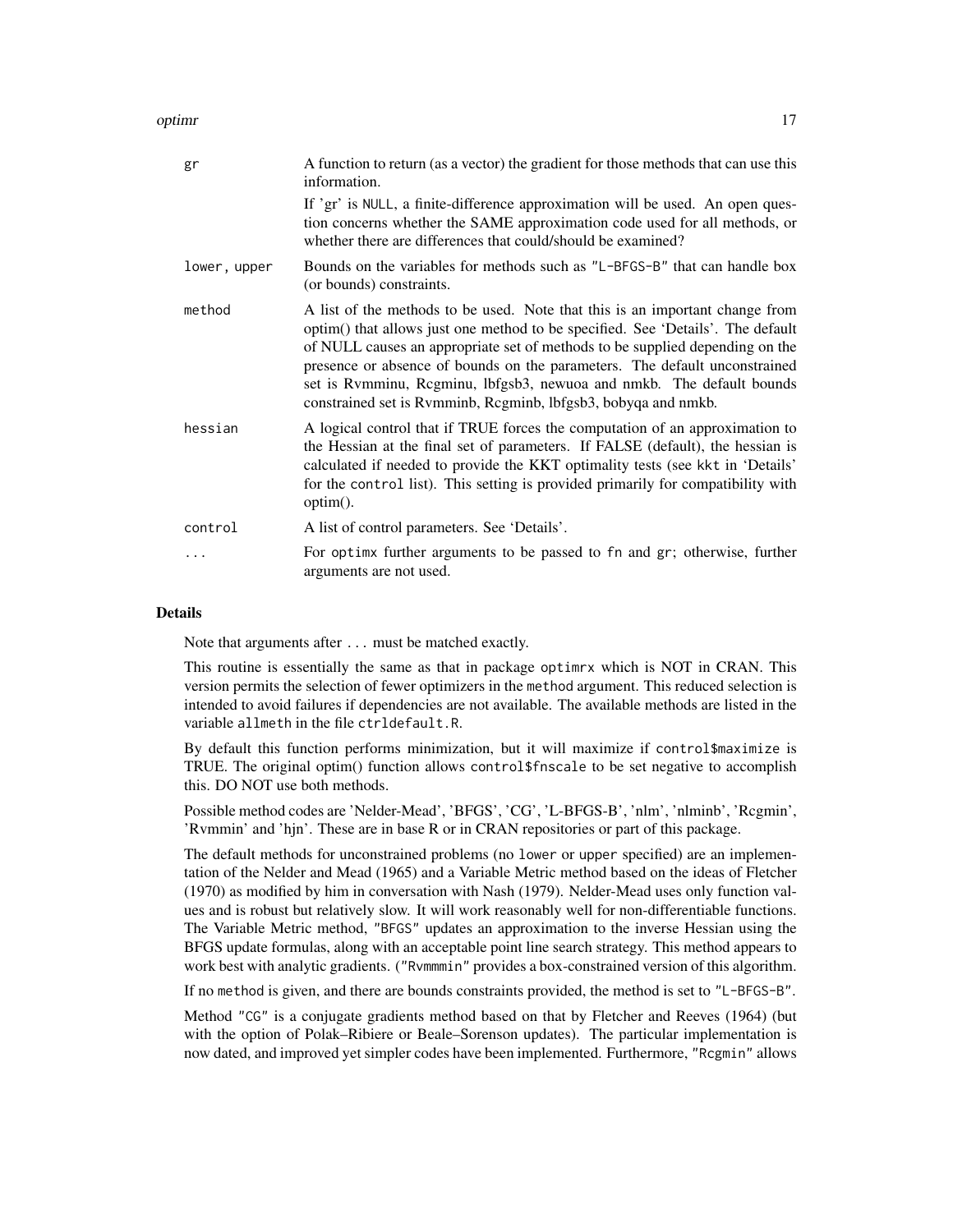box constraints as well as fixed (masked) parameters. Conjugate gradient methods will generally be more fragile than the BFGS method, but as they do not store a matrix they may be successful in optimization problems with a large number of parameters.

Method "L-BFGS-B" is that of Byrd *et. al.* (1995) which allows *box constraints*, that is each variable can be given a lower and/or upper bound. The initial value must satisfy the constraints. This uses a limited-memory modification of the BFGS quasi-Newton method. If non-trivial bounds are supplied, this method is selected by the original optim() function, with a warning. Unfortunately, the authors of the original Fortran version of this method released a correction for bugs in 2011, but these have not been incorporated into the distributed R codes, which are a C translation of a version that appears to be from the mid-1990s. Conversations with Jorge Nocedal suggest that the bug should NOT affect L-BFGS-B. However, CRAN does have a direct translation of the 2001 Fortran in package lbfgsb3.

Nocedal and Wright (1999) is a comprehensive reference for such methods.

Function fn can return NA or Inf if the function cannot be evaluated at the supplied value, but the initial value must have a computable finite value of fn. However, some methods, of which "L-BFGS-B" is known to be a case, require that the values returned should always be finite.

While optim can be used recursively, and for a single parameter as well as many, this may not be true for optimr. optim also accepts a zero-length par, and just evaluates the function with that argument, but such an input is not recommended.

Method "nlm" is from the package of the same name that implements ideas of Dennis and Schnabel (1983) and Schnabel et al. (1985). See nlm() for more details.

Method "nlminb" is the package of the same name that uses the minimization tools of the PORT library. The PORT documentation is at <URL: http://netlib.bell-labs.com/cm/cs/cstr/153.pdf>. See nlminb() for details. (Though there is very little information about the methods.)

Method "Rcgmin" is from the package of that name. It implements a conjugate gradient algorithm with the Dai and Yuan update (2001) and also allows bounds constraints on the parameters. (Regmin also allows mask constraints – fixing individual parameters – but there is as yet no interface from "optimr".)

Method "Rvmmin" is from the package of that name. It implements the same variable metric method as the base optim() function with method "BFGS" but allows bounds constraints on the parameters. (Rvmmin also allows mask constraints – fixing individual parameters – but there is as yet no interface from "optimr".)

Method "hjn" is a conservative implementation of a Hooke and Jeeves (1961)

The control argument is a list that can supply any of the following components:

- trace Non-negative integer. If positive, tracing information on the progress of the optimization is produced. Higher values may produce more tracing information: for method "L-BFGS-B" there are six levels of tracing. trace  $= 0$  gives no output (To understand exactly what these do see the source code: higher levels give more detail.)
- follow.on = TRUE or FALSE. If TRUE, and there are multiple methods, then the last set of parameters from one method is used as the starting set for the next.
- save.failures = TRUE if we wish to keep "answers" from runs where the method does not return convcode==0. FALSE otherwise (default).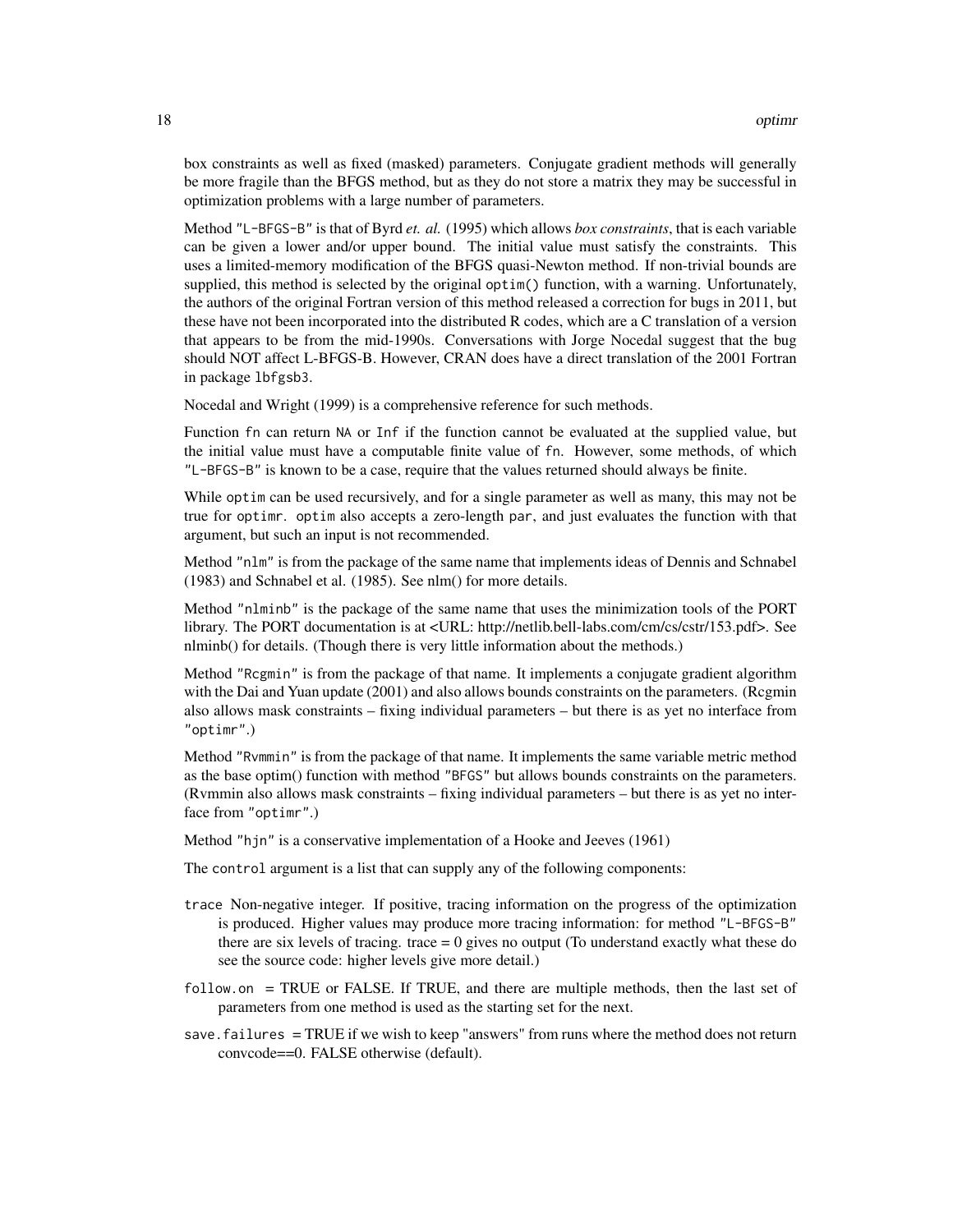- maximize = TRUE if we want to maximize rather than minimize a function. (Default FALSE). Methods nlm, nlminb, ucminf cannot maximize a function, so the user must explicitly minimize and carry out the adjustment externally. However, there is a check to avoid usage of these codes when maximize is TRUE. See fnscale below for the method used in optim that we deprecate.
- $all.$  methods = TRUE if we want to use all available (and suitable) methods.
- kkt =FALSE if we do NOT want to test the Kuhn, Karush, Tucker optimality conditions. The default is TRUE. However, because the Hessian computation may be very slow, we set kkt to be FALSE if there are more than than 50 parameters when the gradient function gr is not provided, and more than 500 parameters when such a function is specified. We return logical values KKT1 and KKT2 TRUE if first and second order conditions are satisfied approximately. Note, however, that the tests are sensitive to scaling, and users may need to perform additional verification. If kkt is FALSE but hessian is TRUE, then KKT1 is generated, but KKT2 is not.
- all.methods  $=$  TRUE if we want to use all available (and suitable) methods.
- $kkttol$  = value to use to check for small gradient and negative Hessian eigenvalues. Default = .Machine\$double.eps^(1/3)
- kkt2tol = Tolerance for eigenvalue ratio in KKT test of positive definite Hessian. Default same as for kkttol
- starttests = TRUE if we want to run tests of the function and parameters: feasibility relative to bounds, analytic vs numerical gradient, scaling tests, before we try optimization methods. Default is TRUE.
- $down = TRUE$  if we want warnings generated by optimx. Default is TRUE.
- badval = The value to set for the function value when try(fn()) fails. Default is  $(0.5)^*$ .Machine\$double.xmax
- usenumDeriv = TRUE if the numDeriv function grad() is to be used to compute gradients when the argument gr is NULL or not supplied.

The following control elements apply only to some of the methods. The list may be incomplete. See individual packages for details.

- fnscale An overall scaling to be applied to the value of fn and gr during optimization. If negative, turns the problem into a maximization problem. Optimization is performed on fn(par)/fnscale. For methods from the set in optim(). Note potential conflicts with the control maximize.
- parscale A vector of scaling values for the parameters. Optimization is performed on par/parscale and these should be comparable in the sense that a unit change in any element produces about a unit change in the scaled value.For optim.
- ndeps A vector of step sizes for the finite-difference approximation to the gradient, on par/parscale scale. Defaults to 1e-3. For optim.
- maxit The maximum number of iterations. Defaults to 100 for the derivative-based methods, and 500 for "Nelder-Mead".
- abstol The absolute convergence tolerance. Only useful for non-negative functions, as a tolerance for reaching zero.
- reltol Relative convergence tolerance. The algorithm stops if it is unable to reduce the value by a factor of reltol  $\star$  (abs(val) + reltol) at a step. Defaults to sqrt(.Machine\$double.eps), typically about 1e-8. For optim.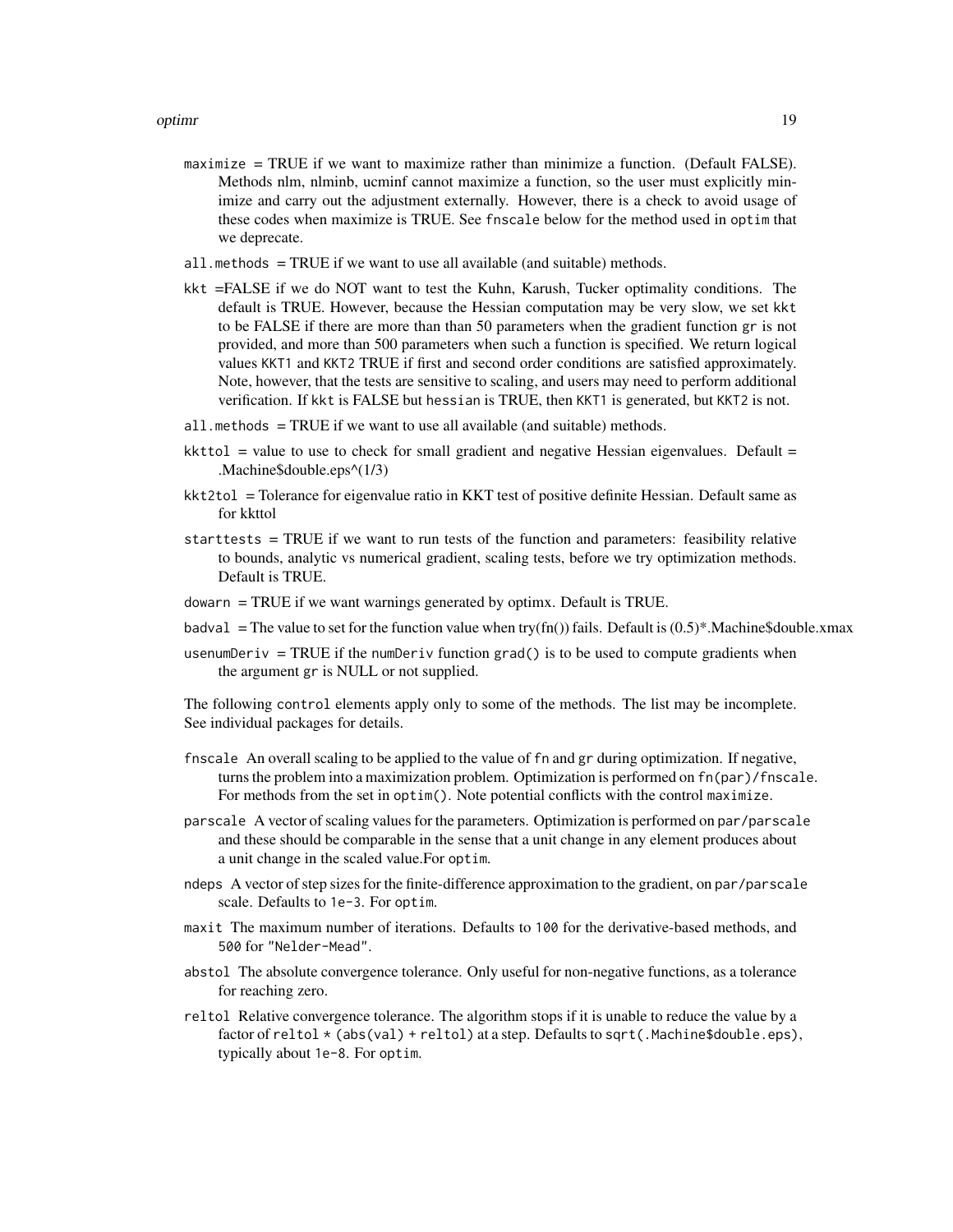- alpha, beta, gamma Scaling parameters for the "Nelder-Mead" method. alpha is the reflection factor (default 1.0), beta the contraction factor  $(0.5)$  and gamma the expansion factor  $(2.0)$ .
- REPORT The frequency of reports for the "BFGS" and "L-BFGS-B" methods if control\$trace is positive. Defaults to every 10 iterations for "BFGS" and "L-BFGS-B".
- type for the conjugate-gradients method. Takes value 1 for the Fletcher–Reeves update, 2 for Polak–Ribiere and 3 for Beale–Sorenson.
- lmm is an integer giving the number of BFGS updates retained in the "L-BFGS-B" method, It defaults to 5.
- factr controls the convergence of the "L-BFGS-B" method. Convergence occurs when the reduction in the objective is within this factor of the machine tolerance. Default is 1e7, that is a tolerance of about 1e-8.
- pgtol helps control the convergence of the "L-BFGS-B" method. It is a tolerance on the projected gradient in the current search direction. This defaults to zero, when the check is suppressed.

Any names given to par will be copied to the vectors passed to fn and gr. Note that no other attributes of par are copied over. (We have not verified this as at 2009-07-29.)

#### Value

For 'optim', a list with components:

| par         | The best set of parameters found.                                                                                                                                                                                                                         |
|-------------|-----------------------------------------------------------------------------------------------------------------------------------------------------------------------------------------------------------------------------------------------------------|
| value       | The value of 'fn' corresponding to 'par'.                                                                                                                                                                                                                 |
| counts      | A two-element integer vector giving the number of calls to 'fn' and 'gr' respec-<br>tively. This excludes those calls needed to compute the Hessian, if requested,<br>and any calls to 'fn' to compute a finite-difference approximation to the gradient. |
| convergence | An integer code. '0' indicates successful completion                                                                                                                                                                                                      |
| message     | A character string giving any additional information returned by the optimizer,<br>or 'NULL'.                                                                                                                                                             |
| hessian     | Always NULL for this routine.                                                                                                                                                                                                                             |

#### Source

See the manual pages for optim() and the packages the DESCRIPTION suggests.

#### References

See the manual pages for optim() and the packages the DESCRIPTION suggests.

Dai YH, and Yuan Y (2001). An efficient hybrid conjugate gradient method for unconstrained optimization. Annals of Operations Research 103 (1-4), 33–47.

Hooke R. and Jeeves, TA (1961). Direct search solution of numerical and statistical problems. Journal of the Association for Computing Machinery (ACM). 8 (2): 212–229.

Nash JC, and Varadhan R (2011). Unifying Optimization Algorithms to Aid Software System Users: optimx for R., *Journal of Statistical Software*, 43(9), 1-14., URL http://www.jstatsoft.org/v43/i09/.

Nocedal J, and Wright SJ (1999). Numerical optimization. New York: Springer. 2nd Edition 2006.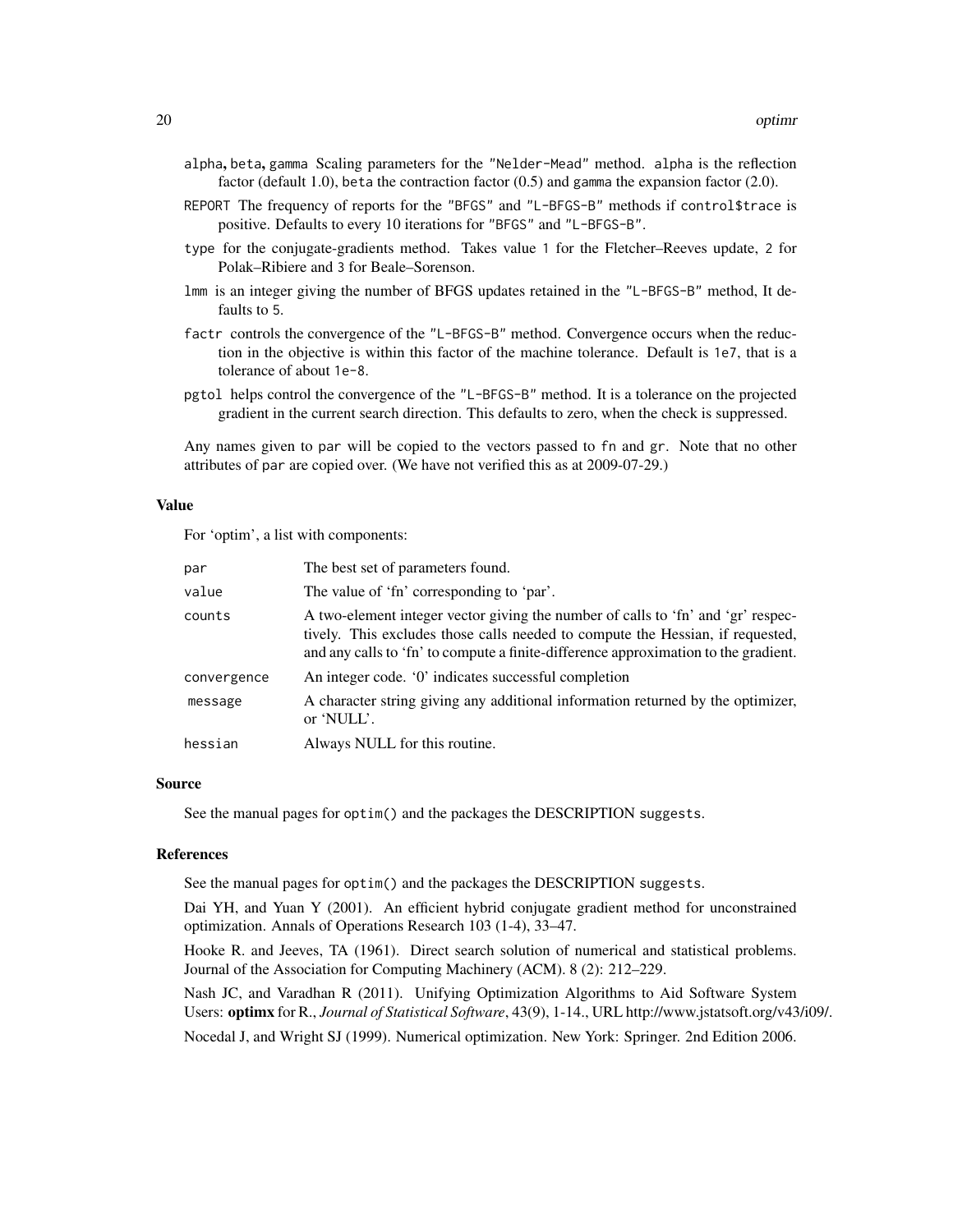# <span id="page-20-0"></span>Description

Multiple initial parameter wrapper function that calls other R tools for optimization, including the existing optimr() function.

### Usage

```
polyopt(par, fn, gr=NULL, lower=-Inf, upper=Inf,
            methcontrol=NULL, hessian=FALSE,
            control=list(),
             ...)
```
# Arguments

| par          | a vector of initial values for the parameters for which optimal values are to be<br>found. Names on the elements of this vector are preserved and used in the results<br>data frame.                                                                                                                                                                                                                                            |
|--------------|---------------------------------------------------------------------------------------------------------------------------------------------------------------------------------------------------------------------------------------------------------------------------------------------------------------------------------------------------------------------------------------------------------------------------------|
| fn           | A function to be minimized (or maximized), with first argument the vector of<br>parameters over which minimization is to take place. It should return a scalar<br>result.                                                                                                                                                                                                                                                       |
| gr           | A function to return (as a vector) the gradient for those methods that can use this<br>information.                                                                                                                                                                                                                                                                                                                             |
|              | If 'gr' is NULL, a finite-difference approximation will be used. An open ques-<br>tion concerns whether the SAME approximation code used for all methods, or<br>whether there are differences that could/should be examined?                                                                                                                                                                                                    |
| lower, upper | Bounds on the variables for methods such as "L-BFGS-B" that can handle box<br>(or bounds) constraints.                                                                                                                                                                                                                                                                                                                          |
| methcontrol  | An data frame of which each row gives an optimization method, a maximum<br>number of iterations and a maximum number of function evaluations allowed<br>for that method. Each method will be executed in turn until either the maximum<br>iterations or function evaluations are completed, whichever is first. The next<br>method is then executed starting with the best parameters found so far, else the<br>function exits. |
| hessian      | A logical control that if TRUE forces the computation of an approximation to<br>the Hessian at the final set of parameters. If FALSE (default), the hessian is<br>calculated if needed to provide the KKT optimality tests (see kkt in 'Details'<br>for the control list). This setting is provided primarily for compatibility with<br>option().                                                                               |
| control      | A list of control parameters. See 'Details'.                                                                                                                                                                                                                                                                                                                                                                                    |
| .            | For optime further arguments to be passed to fn and gr; otherwise, further<br>arguments are not used.                                                                                                                                                                                                                                                                                                                           |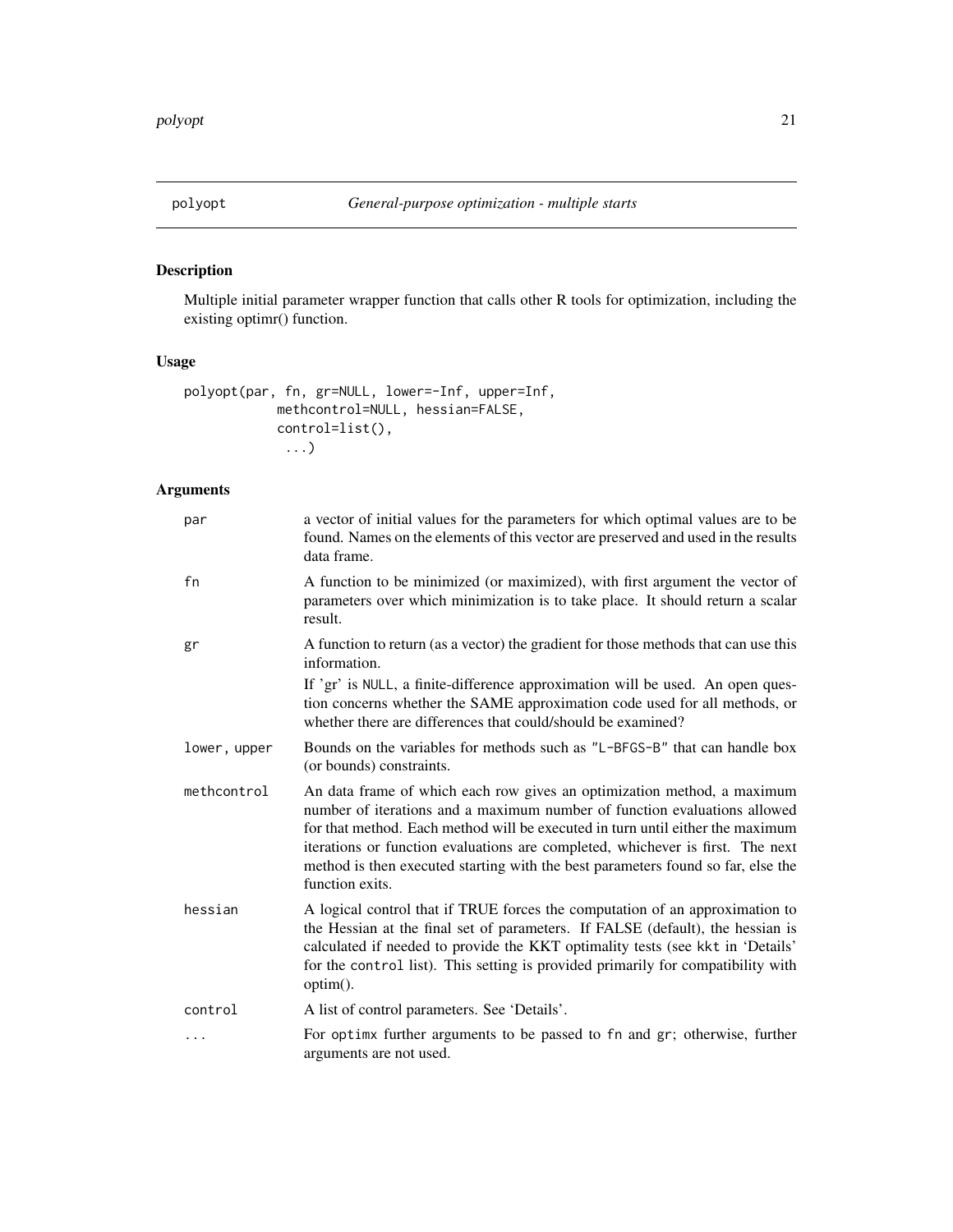#### Details

Note that arguments after ... must be matched exactly. See optimr() for other details.

#### Value

An array with one row per method. Each row contains:

| par         | The best set of parameters found for the method in question.                                                                                                                                                                                              |
|-------------|-----------------------------------------------------------------------------------------------------------------------------------------------------------------------------------------------------------------------------------------------------------|
| value       | The value of 'fn' corresponding to 'par'.                                                                                                                                                                                                                 |
| counts      | A two-element integer vector giving the number of calls to 'fn' and 'gr' respec-<br>tively. This excludes those calls needed to compute the Hessian, if requested,<br>and any calls to 'fn' to compute a finite-difference approximation to the gradient. |
| convergence | An integer code. '0' indicates successful completion                                                                                                                                                                                                      |
| message     | A character string giving any additional information returned by the optimizer,<br>or 'NULL'.                                                                                                                                                             |
| hessian     | Always NULL for this routine.                                                                                                                                                                                                                             |

#### Source

See the manual pages for optim() and the packages the DESCRIPTION suggests.

```
fnR \le- function (x, gs=100.0){
    n <- length(x)
   x1 \le x[2:n]x2 \le x[1:(n - 1)]sum(gs *(x1 - x2^2)^2 + (1 - x2)^2)}
grR < - function (x, gs=100.0){
    n \leftarrow length(x)g \leftarrow rep(NA, n)g[1] \leftarrow 2 \times (x[1] - 1) + 4*g s \times x[1] \times (x[1]^2 - x[2])if (n > 2) {
        ii \leq 2:(n - 1)
        g[ii] <- 2 * (x[ii] - 1) + 4 * gs * x[ii] * (x[ii]^2 - x[ii +
            1]) + 2 * gs * (x[ii] - x[ii - 1]^2)
    }
    g[n] <- 2 * gs * (x[n] - x[n - 1]^2)
    g
}
x0 \leftarrow rep(pi, 4)mc <- data.frame(method=c("Nelder-Mead","Rvmmin"), maxit=c(1000, 100), maxfeval= c(1000, 1000))
ans <- polyopt(x0, fnR, grR, methcontrol=mc, control=list(trace=0))
```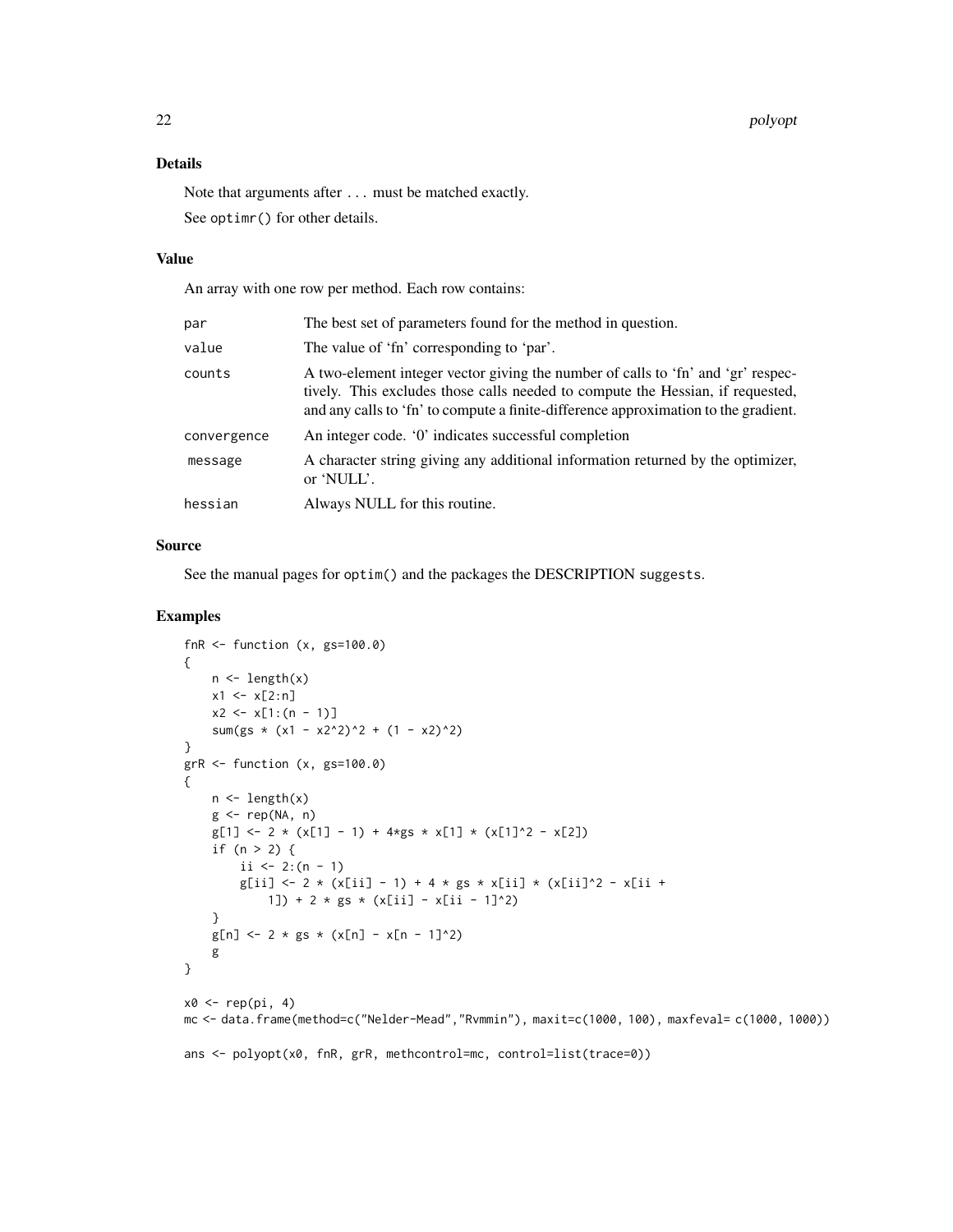ans mc <- data.frame(method=c("Nelder-Mead","Rvmmin"), maxit=c(100, 100), maxfeval= c(100, 1000)) ans <- polyopt(x0, fnR, grR, methcontrol=mc, control=list(trace=0)) ans mc <- data.frame(method=c("Nelder-Mead","Rvmmin"), maxit=c(10, 100), maxfeval= c(10, 1000)) ans <- polyopt(x0, fnR, grR, methcontrol=mc, control=list(trace=0)) ans